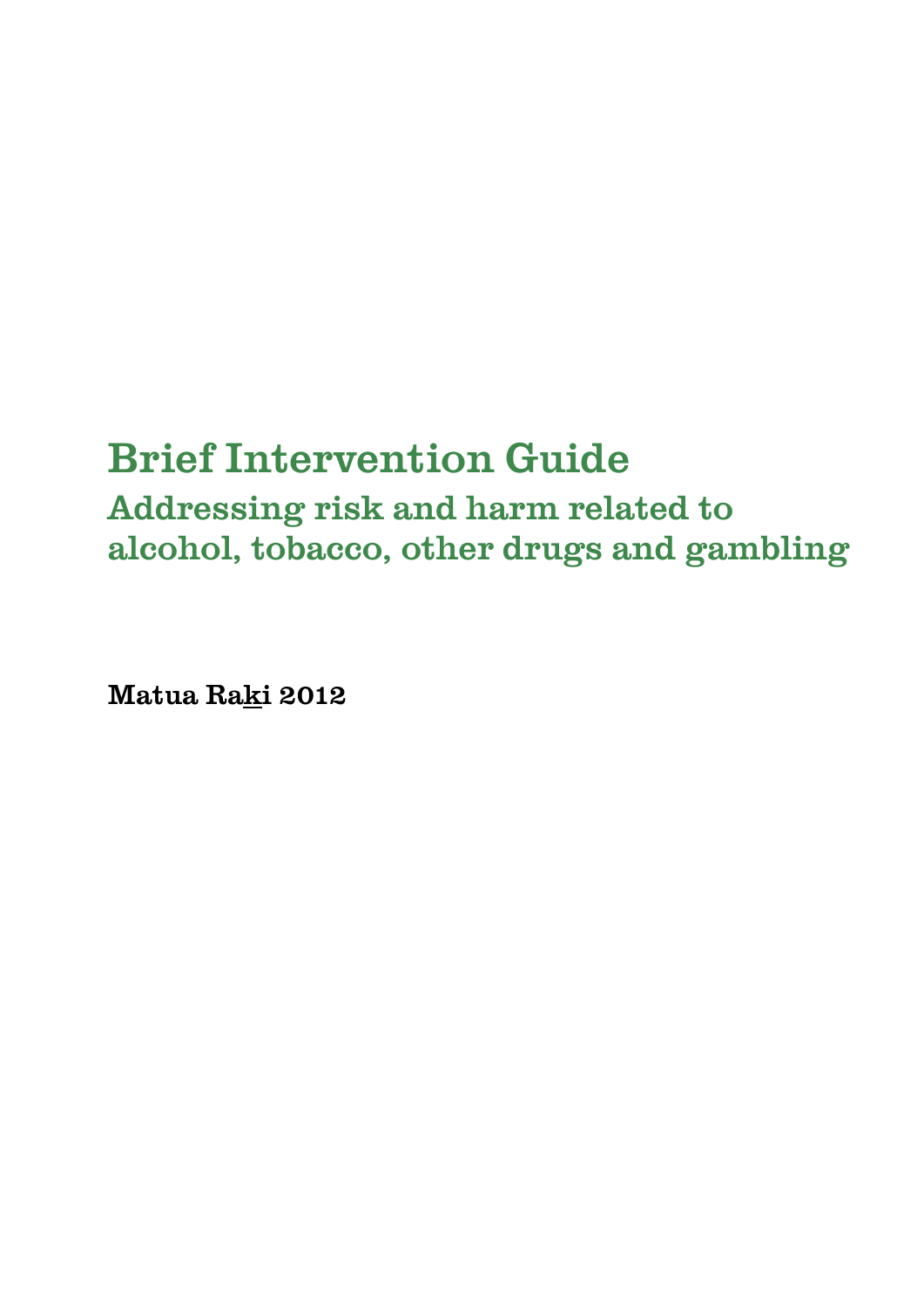### Acknowledgements

Matua Raki wishes to acknowledge the work of Paula Parsonage in the development of this Guide and thank those who contributed to this publication by providing advice and guidance throughout the development process. Particular thanks go members of the advisory panel:

| Aukusitino Senio        | Tupu Services, Waitemata DHB                       |
|-------------------------|----------------------------------------------------|
| <b>Barbara Docherty</b> | TADS, Training and Development Services            |
| Cynthia Orme            | Problem Gambling Foundation of NZ                  |
| Dr David Newcombe       | University of Auckland                             |
| Debby Sutton            | Workforce Development CADS Auckland, Waitemata DHB |
| Dr Helen Moriarty       | University of Otago                                |
| Dr John McMenamin       | Wicksteed Medical Centre, Whanganui                |
| Phyllis Watson          | The Quit Group                                     |
| Sharon Lynds            | Altered High CADS Auckland, Waitemata DHB          |
| Sheridan Pooley         | CADS Auckland, Waitemata DHB                       |
| Sue Paton               | Alcohol Advisory Council (ALAC)                    |
| Tangihaere Walker       | <b>Department of Corrections</b>                   |
| Terry Huriwai           | Matua Raki                                         |
| Vanessa Caldwell        | Matua Raki                                         |

Thanks also to the following people who provided advice on request: Diana Rands, Blueprint for Learning; Dr Grant Christie, Altered High CADS Auckland, Waitemata DHB and Dr Sean Sullivan, Abacus Counselling Training and Supervision.

#### Disclaimer

The guidelines in this document should not be considered exhaustive, exclusive or substitutes for individualised care and treatment decisions.

#### Public Domain Notice

All materials appearing in this document except those taken directly from copyrighted sources are in the public domain and may be reproduced or copied without permission from Matua Raki.

#### Electronic Access and Copies of Publication

Copies may be obtained free of charge or electronically through www.matuaraki.org.nz

#### Suggested citation:

Matua Raki. 2012. *Brief Intervention Guide: Addressing Risk and Harm from Alcohol, Other Drugs and Gambling.* Matua Raki, Wellington.

ISBN 978-1-98-855190-6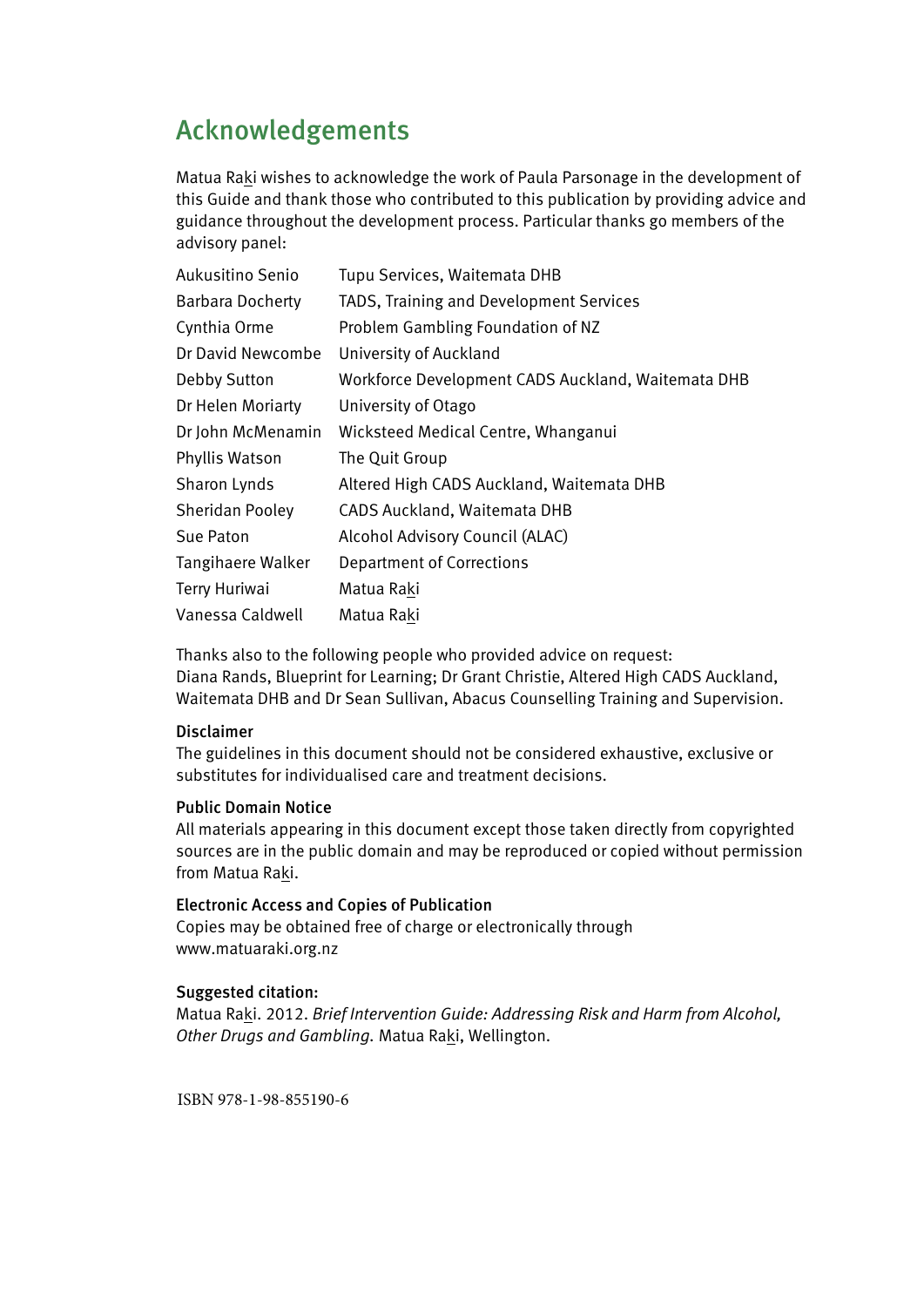# Foreword

#### *Greetings, Kia ora, Talofa lava, Malo e lelei, Kia orana, Fakalofa lahi atu, Ni sa bula vinaka, Namaste.*

Brief interventions can encourage change for people who are at risk of harm or who are experiencing harm related to alcohol, tobacco, other drugs and gambling. A well conducted timely intervention can have a significant positive impact.

Matua Raki, the national addiction workforce centre, has produced this guide to respond to the needs of non-specialist addiction workforces. This includes professionals in other areas of health such as primary care and mental health as well as those in corrections/justice, education and social services. Staff in these settings often have ongoing relationships with the people using their services and this allows for the development of rapport and understanding of the issues service users face. They are therefore well placed to provide brief interventions to people who may be experiencing problems related to alcohol, tobacco, other drugs or gambling.

Our objectives in producing this resource were to clarify the purpose and content of brief intervention and to provide guidelines to support its implementation in a range of settings. We have also highlighted the role of organisational leaders, in recognition that successful brief intervention relies on a well-prepared and supported workforce operating within a well-managed organisational context.

Matua Raki recognises that every context for brief intervention is different and we emphasise that this Guide is not a simple recipe for providing brief intervention. Our aim is to outline the basic requirements to support workers and organisations so that they can tailor their own brief intervention approach to suit the needs of their service users and their service setting.

We are very grateful for funding and support from Health Workforce New Zealand and the Ministry of Health for the development of this document.

Raine Berry Director, Matua Raki June 2012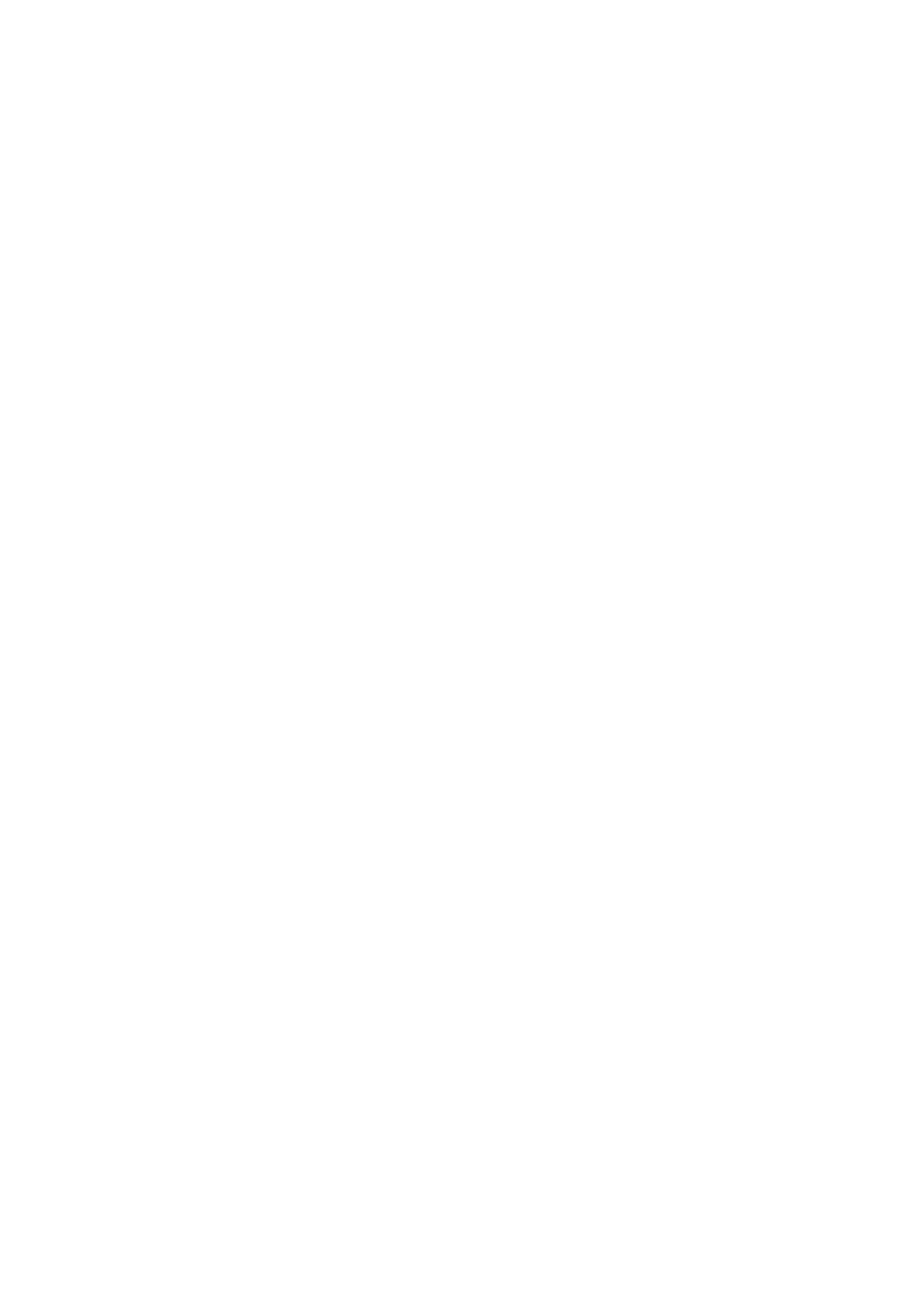# **Contents**

| Key concepts in screening and brief intervention  11         |
|--------------------------------------------------------------|
|                                                              |
|                                                              |
|                                                              |
|                                                              |
|                                                              |
|                                                              |
|                                                              |
|                                                              |
|                                                              |
|                                                              |
|                                                              |
|                                                              |
|                                                              |
| Provide further intervention (as appropriate) 24             |
|                                                              |
|                                                              |
|                                                              |
|                                                              |
|                                                              |
|                                                              |
| Brief intervention requirements at an organisational level30 |
|                                                              |
|                                                              |
|                                                              |
|                                                              |
|                                                              |
|                                                              |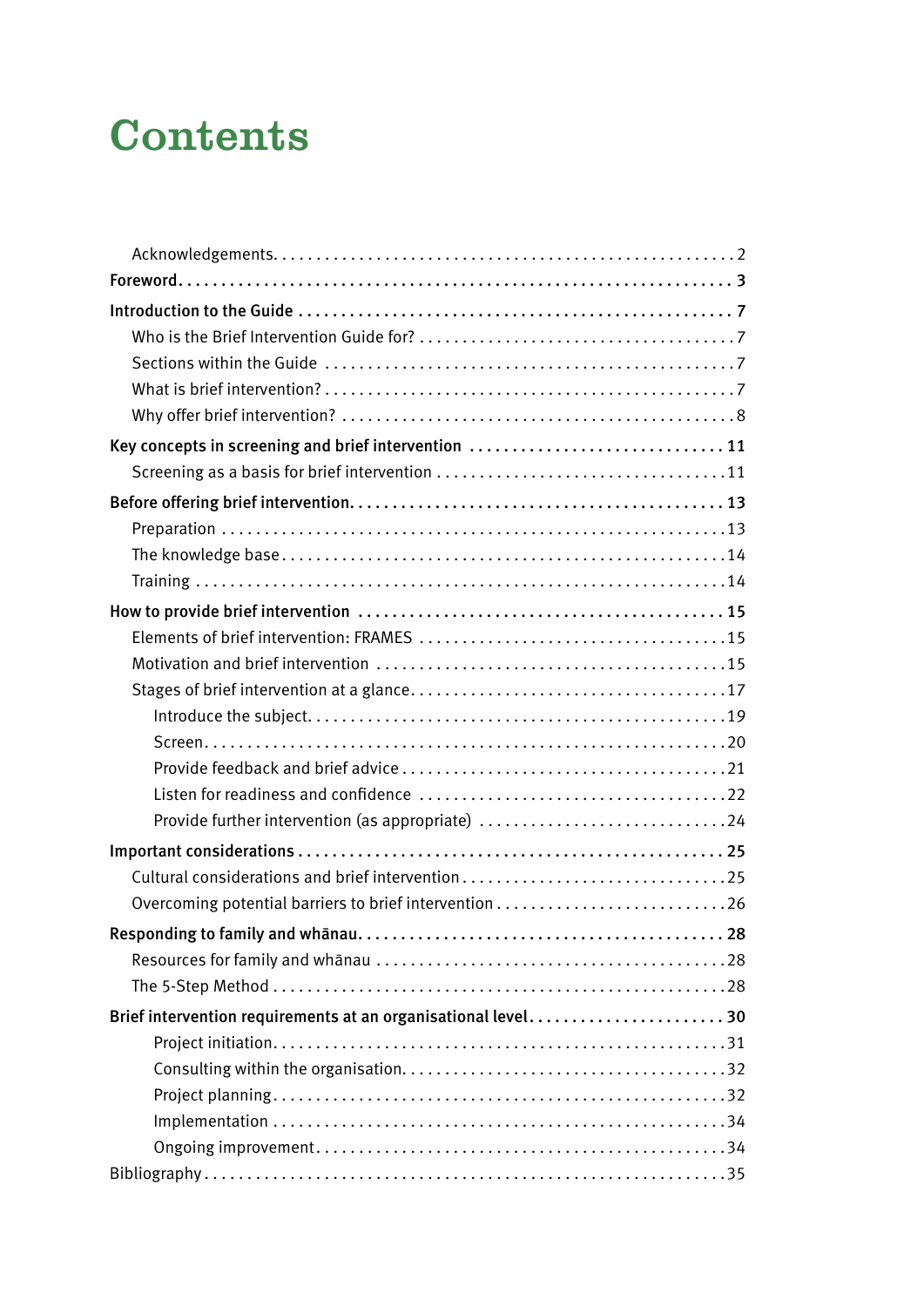### Appendices

| Appendix 1. Brief intervention guides for primary health care 39                   |  |
|------------------------------------------------------------------------------------|--|
| Primary health care brief intervention guides: alcohol 39                          |  |
| Primary health care brief intervention guides: alcohol, tobacco and other drugs 39 |  |
|                                                                                    |  |
|                                                                                    |  |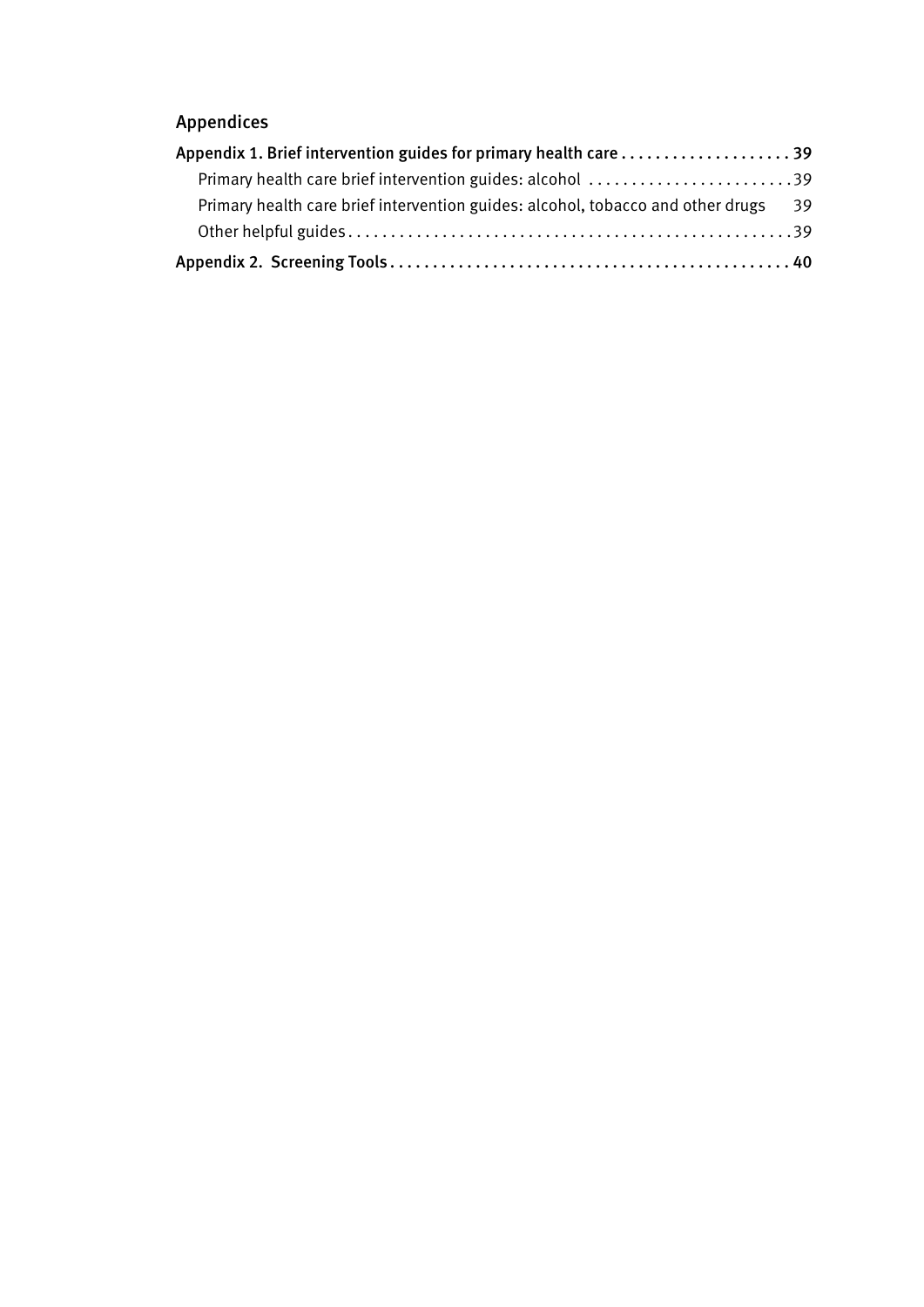# Introduction to the Guide

## Who is the Brief Intervention Guide for?

The *Brief Intervention Guide* has been developed as a resource to assist workers to provide brief intervention to address risks and harms related to problematic alcohol, tobacco and other drug use and gambling. Additionally it is a resource to assist organisational leaders to set up and implement the processes necessary to support workers to provide brief intervention.

The *Brief Intervention Guide* is aimed at professionals who do not specialise in the treatment of alcohol, tobacco, other drug use and/or gambling problems. Within the terms of this Guide, the term "brief intervention" refers specifically to an intervention carried out by professionals not from the addiction sector.

The Guide aims to clarify what brief intervention is, where brief intervention sits in the spectrum of intervention and to address a lack of guidance available to those working in social and justice service settings, for example, social workers, probation officers, cultural workers, community workers, counsellors, nurses and psychologists. The Guide may also be useful for those working in primary and other health settings.

## Sections within the Guide

The first six chapters of the *Brief Intervention Guide* focus on practical "how to" instruction aimed directly at the person (the worker) providing the intervention, building on their overall professional values, knowledge and skills. There is an assumption that the worker undertaking the intervention is bound by an appropriate code of ethics. It is also expected that workers have an appropriate level of cultural fluency to engage and work effectively with Màori and Pasifika people. See *Cultural considerations and brief intervention* (p 25).

The final chapter, *Brief intervention requirements at an organisational level,* outlines the key steps that organisations need to undertake in order to support brief interventions being implemented in a service. This section is aimed at managers, leaders and others who are responsible for an organisation.

Appendix 1 lists resources specifically developed for primary health care settings and Appendix 2 lists readily available alcohol, tobacco, other drug use and gambling screening tools.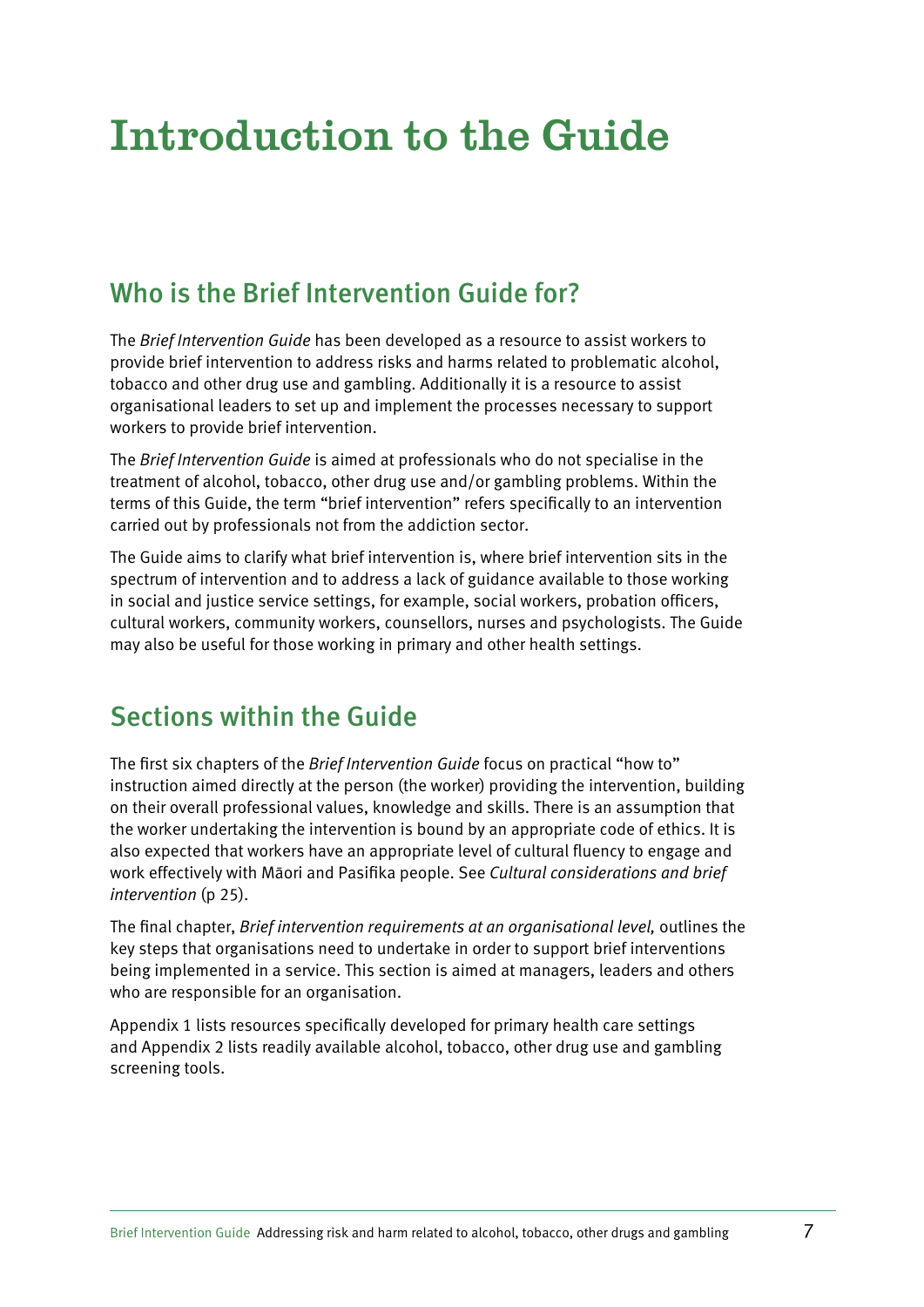### What is brief intervention?

Brief intervention has many definitions in research literature and practice guidelines. For further information see Alcohol Education and Research Council Alcohol Academy (2010).

In this Guide brief intervention refers to:

*A short, purposeful, non-confrontational, personalised conversation with a person about an issue related to alcohol, tobacco, other drug use and/or gambling (i.e. any or all of these).* 

The purpose is to support the person to think about their behaviour, assisting them to make a connection between their behaviour and any associated risks and harms. (adapted from NHS Health Scotland, 2009, and Humeniuk, Henry-Edwards, Ali, Poznyak & Monteiro, 2010b).

From there the nature of the intervention depends on the level of risk and/or harm and the person's readiness to change.

The key word here is brief. Brief intervention generally takes as little as 5 – 15 minutes. This does not take into account the time that is needed to establish rapport and engagement with the person before a brief intervention is carried out. Failing to engage with the person will undermine the effectiveness of the brief intervention.

Brief intervention is most effective for people whose behaviour is hazardous or harmful, in other words people who are at risk of developing or people who are experiencing current harm related to alcohol, tobacco, other drugs and/or gambling. Brief interventions are not designed to treat people who are dependent or addicted although they are considered to be useful to improve motivation to seek more intensive treatment. Those people with more severe problems are likely to benefit from more comprehensive assessment and intervention and the role of the brief intervention worker is to refer this group of people to specialist treatment services for further assessment. Levels of harm and corresponding intervention types are shown in Figure 1 below.



Figure 1. Level of risk/harm and corresponding intervention types

Source: Adapted from *Substance Abuse and Mental Health Services Administration* (2006).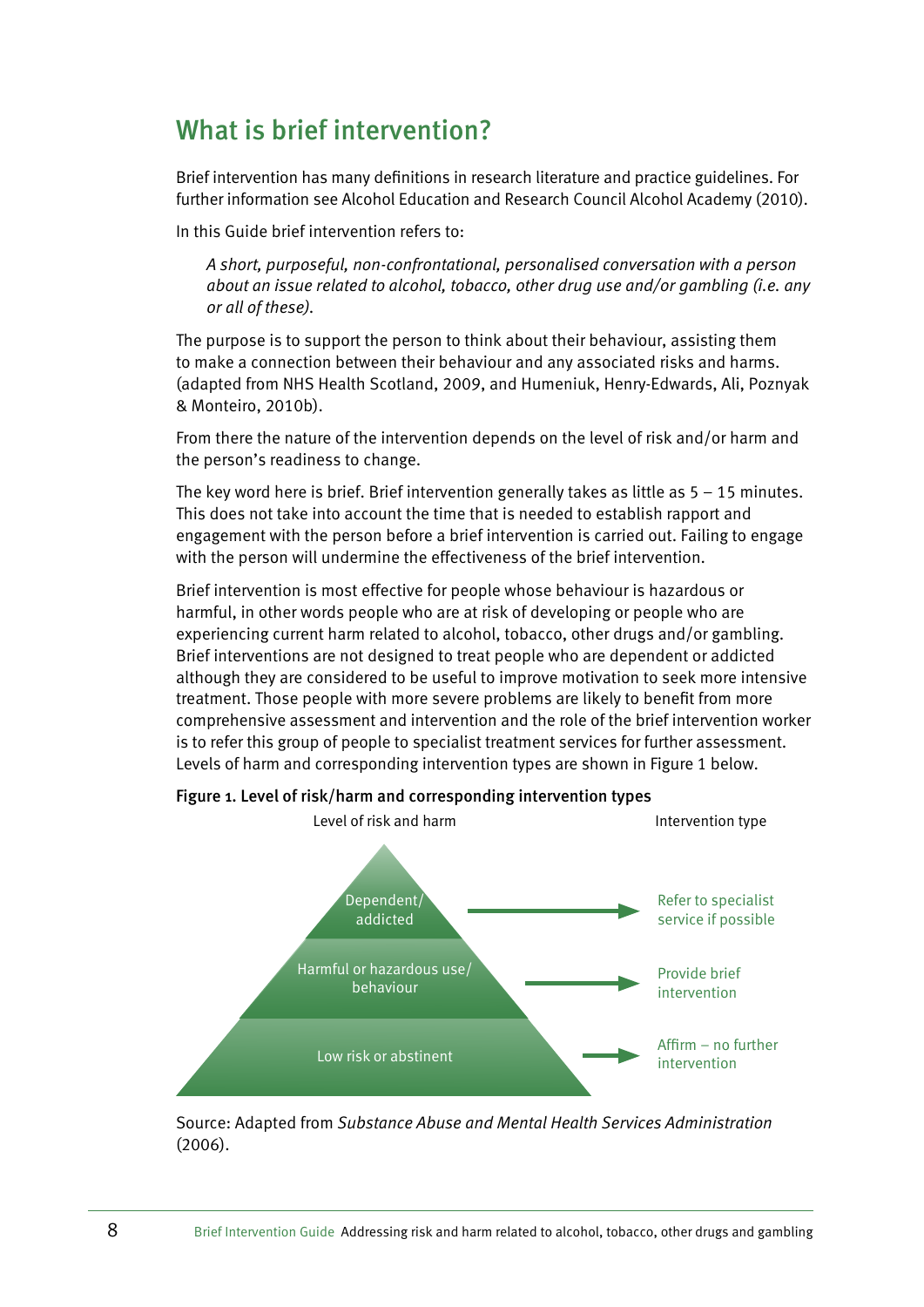## Why offer brief intervention?

Problematic drinking, smoking, other drug use and gambling often contribute to other problems such as legal, health, employment, family-related and financial issues etc. In other words, the issues people present with in social, justice and health service settings are often linked to alcohol, tobacco, other drugs and gambling. Brief intervention provided in these service contexts can have a significant positive impact for service users and can enhance the benefits of the services being provided.

### Harms from use of alcohol, tobacco other drugs and gambling

Significant harms to individuals, families, whànau, communities and society arise from the use of alcohol, tobacco, other drugs and gambling. Harms can be health related, social, legal and financial. Examples include:

- Alcohol-related harm in New Zealand is estimated to cost \$5.3 billion per year, or \$14.5 million per day (Alcohol Healthwatch, 2009). Approximately 25% of people who drink alcohol typically drink large quantities when they drink (Law Commission, 2009). A recent NZ report noted that in the previous year one in six adults experienced harm from someone else's drinking (Law Commission, 2010). Alcohol is also closely linked with crime (Wilkins, et al., 2010; New Zealand Police, 2009).
- Tobacco use is the single largest preventable cause of death in New Zealand (Ministry of Health, 2002, cited in Health Sponsorship Council, 2009). On average a regular tobacco smoker in New Zealand will lose 13 years of quality life (Peto, Lopez, Boreham, & Thun, 2006). There are immediate health benefits from stopping for those who are already experiencing harm from smoking and for those who are at risk of harm (Ministry of Health, 2007).
- Cannabis is New Zealand's most widely used illicit drug (Wilkins, Girling & Sweetsur, 2006). A recent survey indicated that 67.1% of cannabis users reported driving under the influence of cannabis in the past year (New Zealand Drug Foundation, 2009).
- New Zealand has the third highest reported proportion of the population using methamphetamine (P) in the world (United Nations Office on Drugs and Crime, 2009). Research indicates that 3.4% of the population (aged 15-45 years) uses methamphetamine, with significant negative impacts on individuals, families, whànau and communities (Wilkins & Sweetsur, 2008).
- Gambling affects one in eight New Zealanders. Each person with a gambling problem affects at least seven others, making this a significant social issue (National Committee for Addiction Treatment, 2010).
- • Gambling can be related to criminal activity e.g., a recent New Zealand study suggested that 10,000 people committed illegal activities within the previous year because of gambling (Centre for Social and Health Outcomes Research and Evaluation, 2008). Gambling related crimes can include: illegal gambling, criminal activity to support gambling and family-related offending (Problem Gambling Foundation of New Zealand, 2011).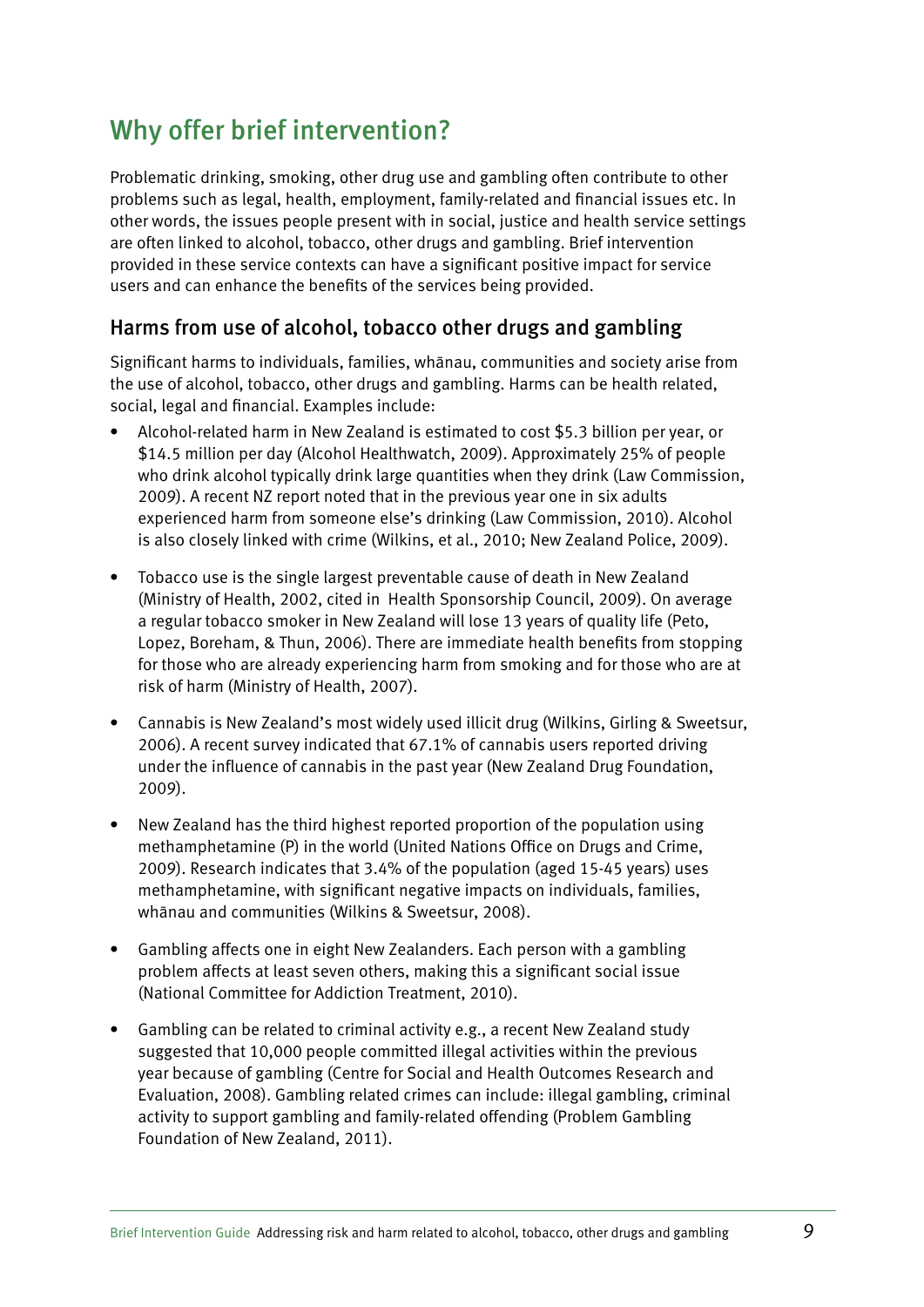- Every day in New Zealand \$5.2 million is lost to gambling (Problem Gambling Foundation of New Zealand, 2012).
- In all of the surveys of the harms associated with the use of alcohol, tobacco and other drugs and gambling Màori and Pasifika people are proportionally over represented.

People who have severe substance dependence or who are problem gamblers only make up a small proportion of these statistics. The following quote from the Law Commission illustrates this point:

*One-in-five drinkers typically drink enough to double their risk of injury; nearly onein-three drink over the daily recommended maximum so face a greater than 1:100 risk of dying of an alcohol-related disease or injury.* 

(Law Commission, 2010, p. 72)

### Brief intervention is part of the spectrum of effective responses

The risks and harms arising from alcohol, tobacco, other drugs and gambling go undetected for many people despite their contact with health and social services. For example, in approximately three-quarters of patients presenting to general practice with alcohol related problems the problems are not detected (bpacnz, 2010).

Brief intervention provided in generalist (non-addiction) settings is a key component within an effective spectrum of responses. It is particularly important in those settings where the prevalence of problems is known to be high, for example in criminal justice service settings. To effectively tackle the risks and harms these problems must become the business of all social, justice and health services.

*Social workers, youth workers, Probation Officers as well as GPs and practice nurses... have an important part to play in identifying and working to curb risky or hazardous behaviour that might progress to become more problematic. Further, people who have a severe problem but who do not see themselves as having a problem and/or who are not presenting at specialist addiction services may present before these generalists* (Matua Raki, 2012, p. 11)

### Brief intervention evidence base

Research indicates that brief intervention can be both effective and efficient for those with hazardous or harmful substance use and/or gambling problems.

The evidence supporting brief intervention is strongest in relation to primary health settings and alcohol use.

Evidence to support the effectiveness of brief intervention for other drugs and gambling is emerging and beginning to provide guidance for further development (National Committee for Addiction Treatment, 2007). There is growing support for brief intervention to be provided in other non-health settings, such as criminal justice and social work settings (Bliss & Pecukonis, 2009; Brown, Newbury-Birch, McGovern, Phinn & Kaner, 2010; Hopkins & Sparrow, 2006; McGovern, Newbury-Birch, Deluca & Drummond, 2012). Additionally more guidance and tools are emerging which focus on providing brief intervention to address a wider range of issues.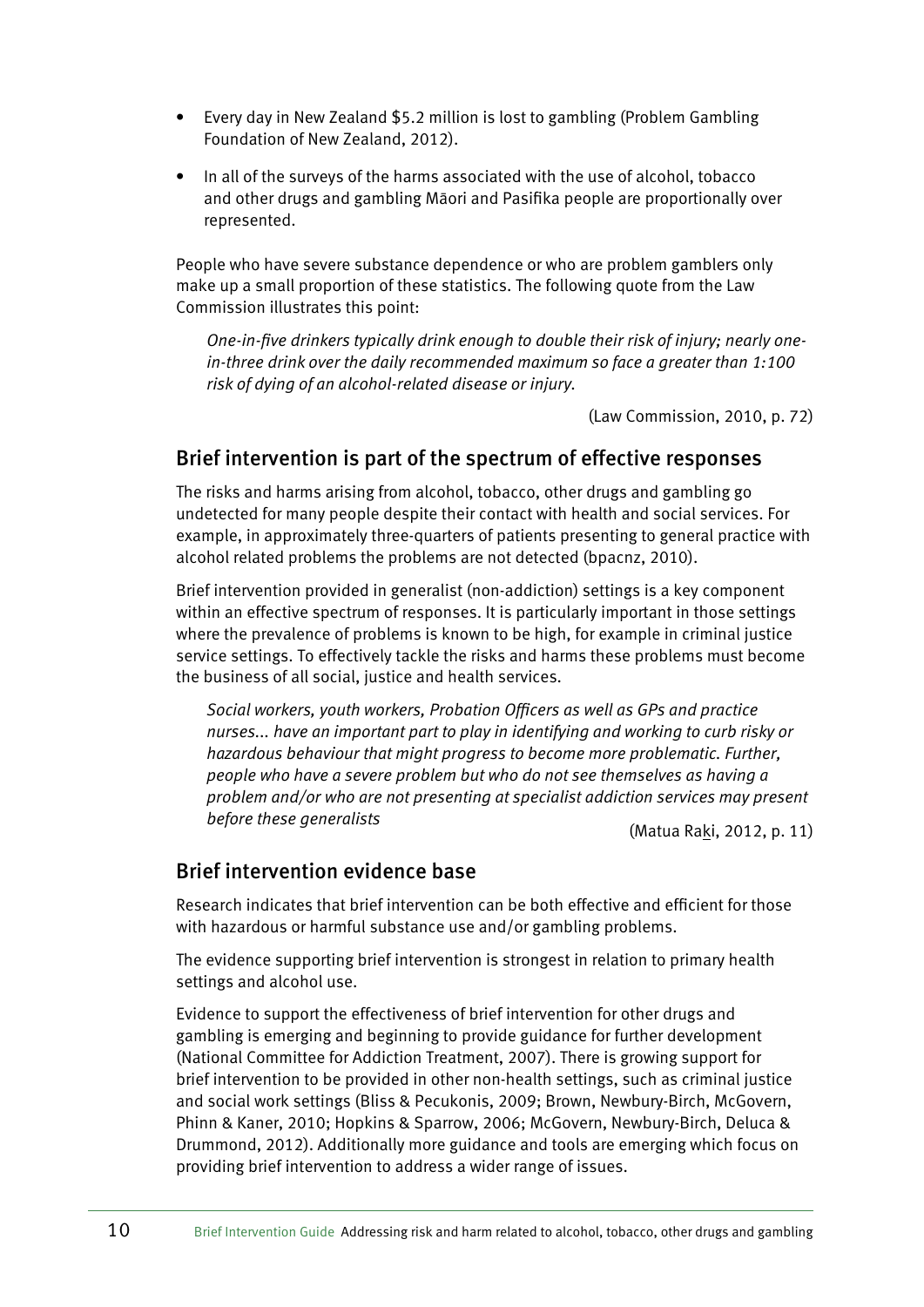# Key concepts in screening and brief intervention

## Screening as a basis for brief intervention

Brief intervention is generally provided after a screening process has been undertaken. The results of a screening process provide an opportunity for a service user to consider the effects of alcohol, tobacco, other drugs and/or gambling on their lives, depending on the scope of the screening.

Screening is not assessment or diagnosis. It is a structured process that provides an indication that a problem may exist and, depending on the tool or questions used, an indication of the potential severity of the problem. The results of a screening process assist the worker to determine whether intervention is required and the level of intervention that is likely to be of most benefit to the person (see Table 1 below).

A screening result that indicates a potential problem must be followed up with a brief intervention, referral to a specialist service or with a more detailed assessment of the problem potentially identified (Matua Raki, 2012).

| <b>Screening result</b>                         | Level of intervention                                                               |
|-------------------------------------------------|-------------------------------------------------------------------------------------|
| No problem indicated                            | Provide positive affirmation.<br>Offer information to support continued no/low risk |
| Hazardous or harmful use/behaviour<br>indicated | Provide brief intervention                                                          |
| Possible dependence or addiction<br>indicated   | Advise need for specialist treatment and refer to<br>specialist                     |

#### Table 1: Screening result and level of intervention

Screening can occur in variety of ways, from asking simple questions to administering a screening tool. The selection of screening method depends on the purpose or focus of the brief intervention, the population being screened and the setting in which screening takes place. Some screening tools can be self-administered, others are administered by the worker in a collaborative interview style. A standardised screening tool provides more accurate information for the person being screened and can be particularly useful for a generalist who does not have specialist knowledge. A list of commonly used screening tools is provided in Appendix 2. For further information on screening tools refer to Matua Raki (2012) Screening, Assessment and Evaluation: alcohol and other drug, smoking and gambling available at:

http://www.matuaraki.org.nz/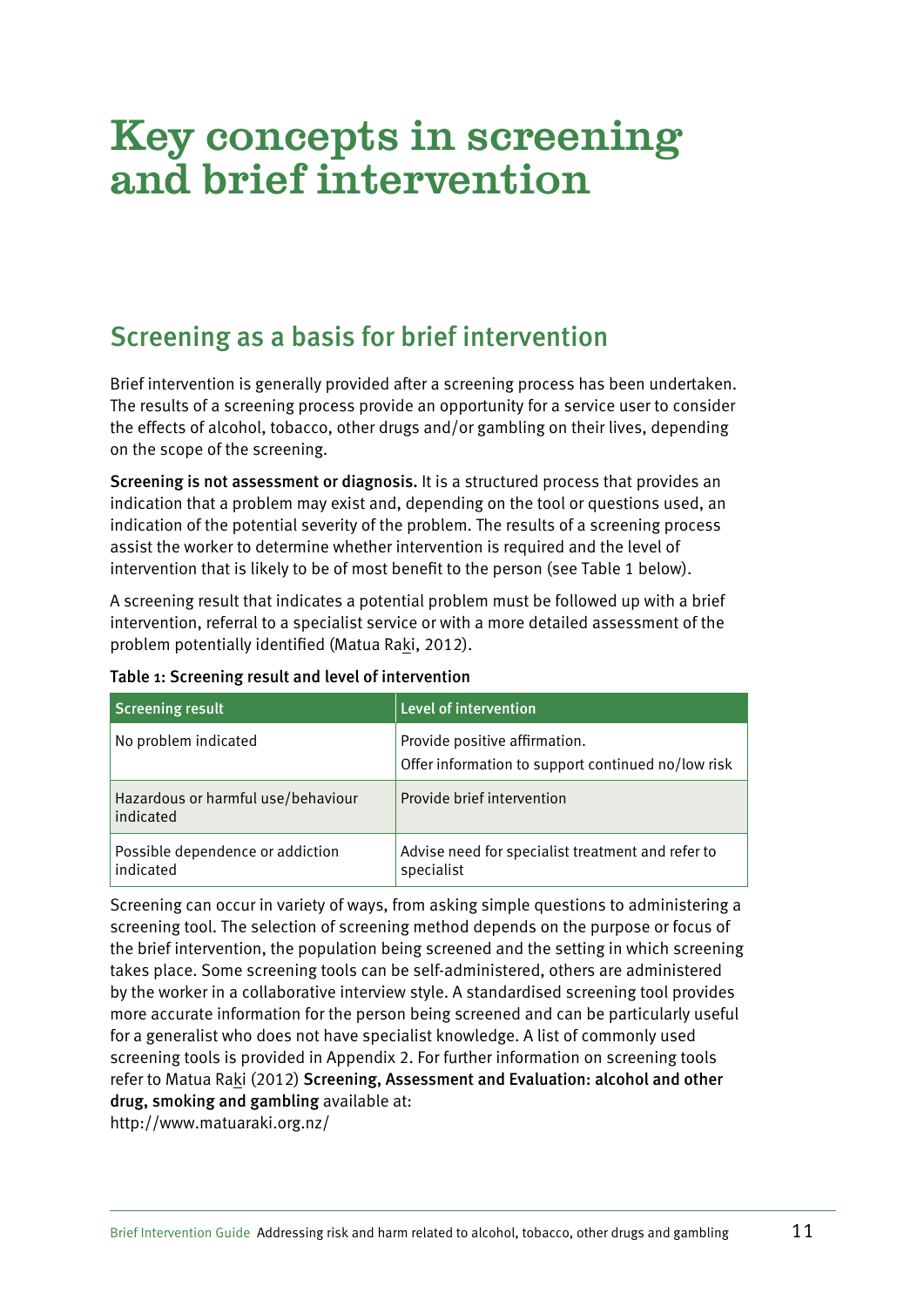Most screening tools and brief intervention resources have been designed for use within a specific context. For example, in a general health setting it may be feasible to screen opportunistically for a range of potential health issues and to provide brief intervention or further assessment for those issues that the service user is willing to discuss further. Another example is a probation service setting where a screening tool that identifies a range of substances may be a more appropriate tool. Alternatively an organisation may decide to screen for one issue such as alcohol or tobacco smoking as this is more likely to be prevalent within the population served and/or is more feasible in the service context. Information to guide selection of screening tools is provided in the *Brief intervention requirements at an organisational level* chapter of this guideline.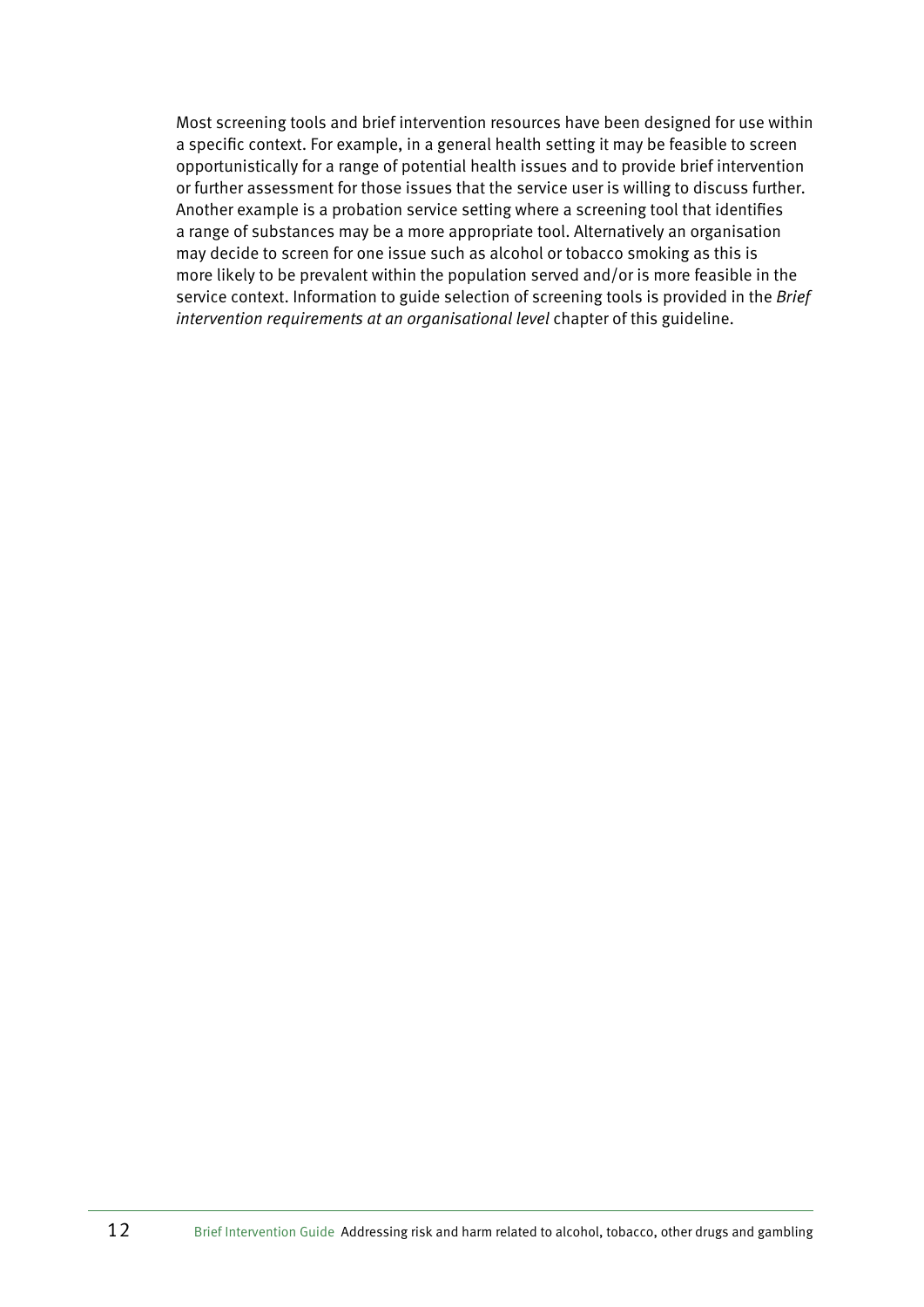# Before offering brief intervention

## Preparation

For the worker embarking on brief intervention it is essential to ensure that approval and support from the organisation is in place. Commitment at organisational governance and management levels is essential to support workers to provide brief intervention.

Once organisational policy, systems and processes are in place minimum preparation requirements for the worker include:

- Familiarity with the selected screening process or processes.
- Understanding of the selected brief intervention systems and processes, including those for referring to specialist assessment and treatment.
- Having the resources needed to support brief intervention, these include self-help materials, handouts, reference materials and a list of local providers for when referral is indicated. (See Box 1).
- Practice screening and providing brief intervention.
- Knowing who to consult regarding any problems that are encountered, e.g. Māori and Pasifika cultural support where appropriate.

#### Box 1. Resources for brief intervention

Alcohol: The Alcohol Advisory Council's resources such as information brochures, booklets and dvds are of high quality and freely available. It is recommended that workers keep a stock of these on hand to give to people who have issues related to alcohol. Web based self-help material on the ALAC website may also be useful. There is also material aimed to support family and friends concerned about someone else's drinking. The ALAC website is available at: www.alac.org.nz.

See also Kina Families and Addiction Trust, Living Well, for families seeking help for alcohol and other drug issues. Available at: http://www.kinatrust.org.nz.

Tobacco: The Quitline website, http://www.quit.org.nz/, provides excellent resources to support people to quit smoking. It may be useful to print out or order resources such as The Quit Book (available on line at http://www.quit.org.nz/file/new-quit-book.pdf) which has tips for quitting and staying quit. This book can be the basis for a discussion and tips most relevant to the person can be highlighted for quick reference. Quitline also has the 4Ds card which people can order and take with them to remember the 4Ds: Delay, Deep Breathe, Do something Else, Drink water. The Quitline website also has a free quit smoking service and a texting service that sends people motivational messages and tips. These can be used in addition to face-to-face services.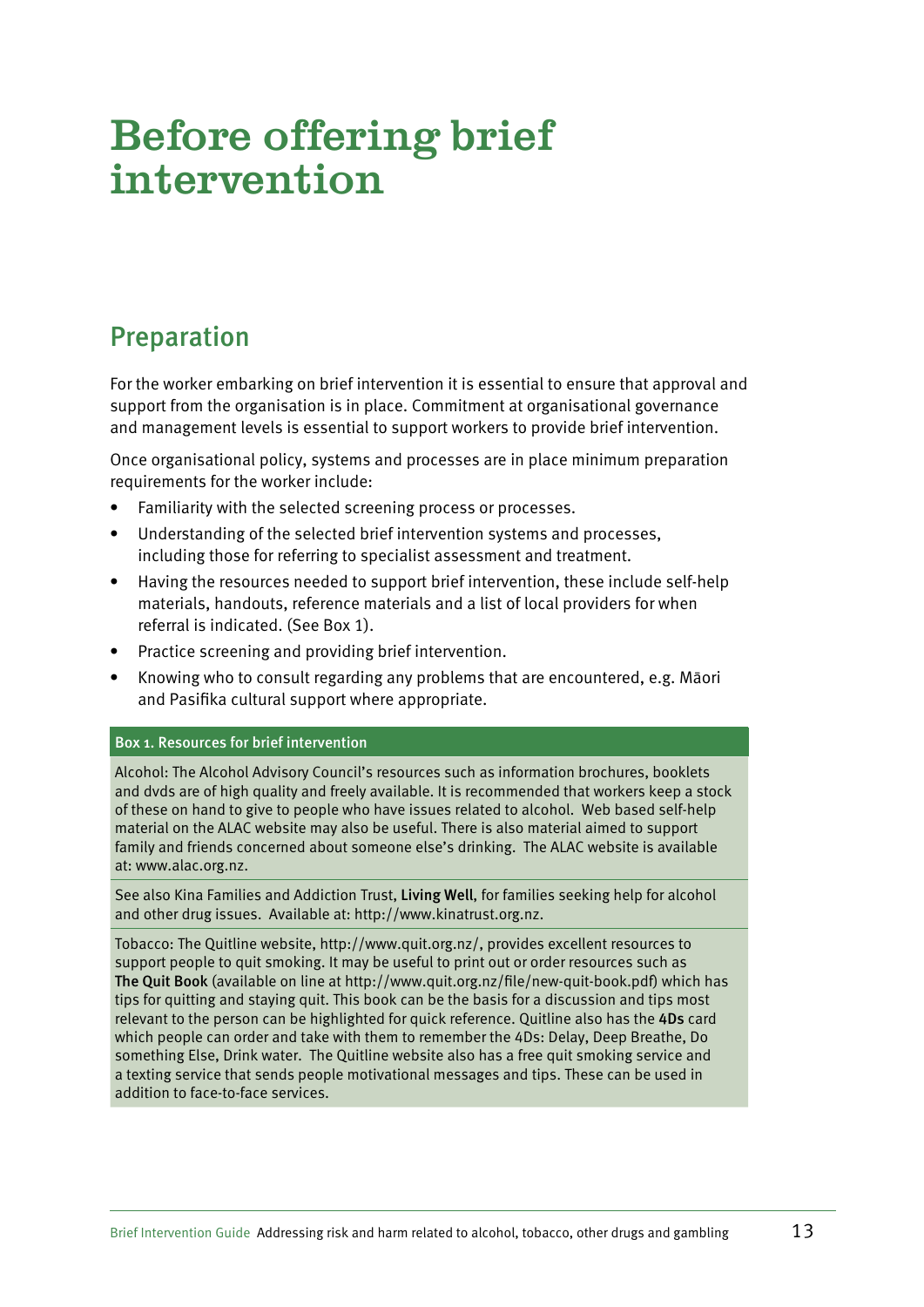Box 1. Resources for brief intervention *(continued)*

ADANZ, www.adanz.org.nz or 0800 787797, provides information, assessment, brief intervention and ongoing support to people who use alcohol and other drugs and their family and whànau members. ADANZ also maintains an up to date online database of specialist addiction services across Aotearoa New Zealand

Other drugs: The New Zealand Drug Foundation website provides information on drug effects and harm reduction for a range of drugs, including cannabis and methamphetamine. The website is available at: http://www.drugfoundation.org.nz/drug-information/about-drugs

Gambling: The Gambling Helpline website has helpful information and a range of self-help material, including printable leaflets targeted at identifying a problem, preparing to change, gambling triggers, warning signs etc. More substantial self-help booklets are also available. There is also material aimed to support family and friends concerned about someone else's gambling. This material is available at: http://www.gamblinghelpline.co.nz/Self-help- resources--links\_356.aspx

### The knowledge base

It is not necessary to be an expert in alcohol, tobacco, other drugs and gambling to provide brief intervention. A basic understanding of risks and harms and a working knowledge of simple interventions to reduce harm, including referral options, are the essential requirements. For example, those providing brief intervention for harmful use of alcohol need to know basic facts and effects about alcohol, standard drink measures, low risk drinking advice for men and women, basic tips for cutting down and stopping and knowledge of specialist agencies to refer people with significant problems to.

Key information is available at the websites listed in Box 1 above.

### **Training**

Training in brief intervention is recommended. Evidence consistently suggests that training increases the rate at which brief intervention is provided (Johnson, Jackson, Guillaume, Meier & Goyder, 2010). There are a number of training providers offering short courses in brief intervention and motivational interviewing. Addiction studies courses at graduate and postgraduate level include screening, brief intervention and motivational interviewing. There are also online training courses and videos available. It is important to check out whether the training offered is sufficiently aligned with the workers and/or organisation's aims and approach.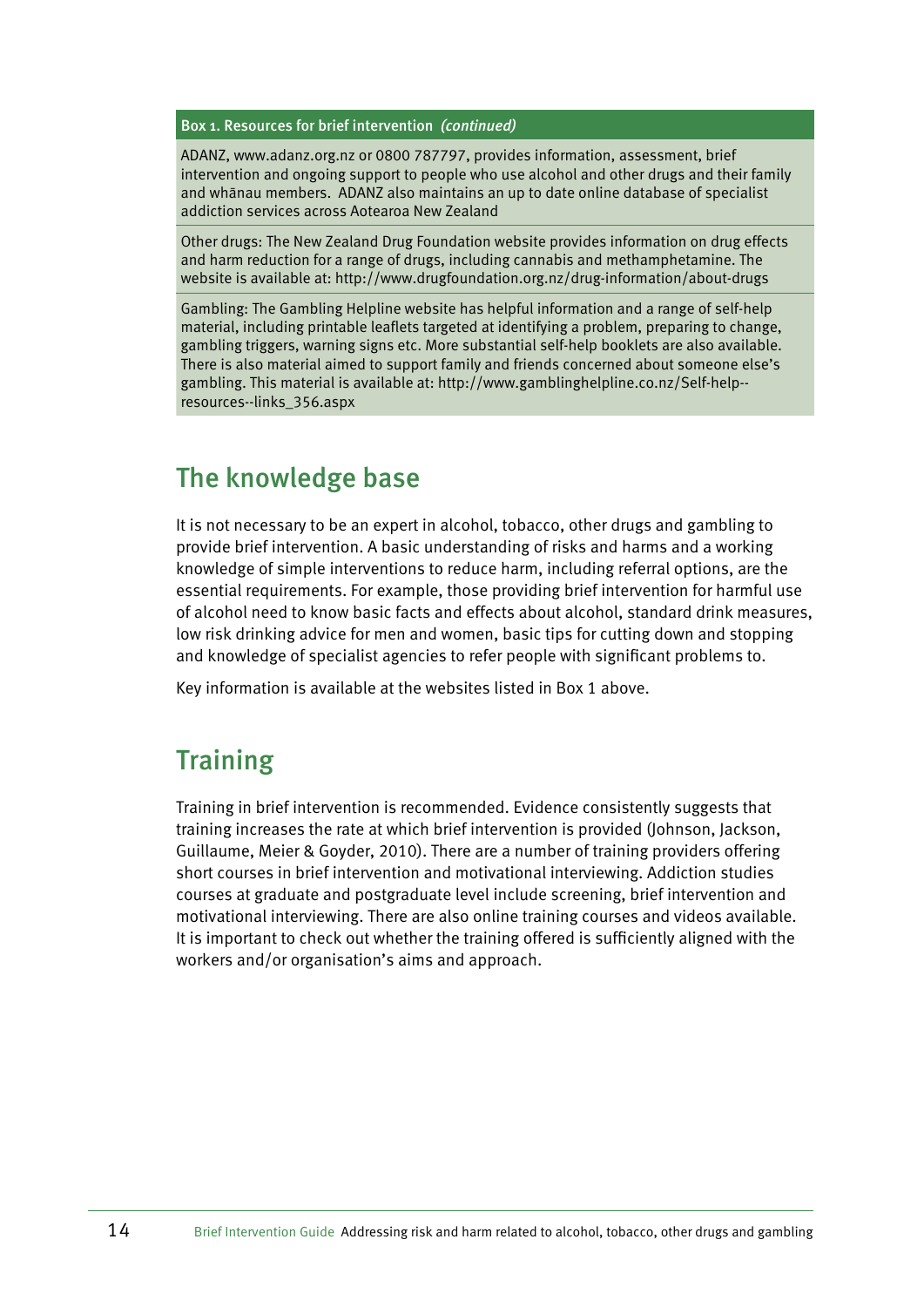# How to provide brief intervention

## Elements of brief intervention: FRAMES

Regardless of the approach to brief intervention, there are key elements that apply in all contexts. These can be summarised by the acronym FRAMES:

Feedback: about personal risk or level of current harm, as indicated by the screening process.

Responsibility: responsibility for choices and change sits with the person. It is not the role of the professional to confront or persuade. Respect the person's autonomy.

Advice: increase the person's awareness of the costs and consequences of their behaviour and provide advice to support positive change.

Menu: outline options or strategies to support positive change; help with goals and action planning if appropriate to the person.

Empathy: listen and reflect; maintain rapport; use an empathic communication style.

Self efficacy: convey optimism and strengthen the person's self belief in their ability to change.

FRAMES does not describe stages of brief intervention. The elements in FRAMES are not presented in order. Rather, F, A, and M describe WHAT is provided in brief intervention; R, E and S describe HOW brief Intervention is provided (NHS Scotland, 2009).

The elements in FRAMES can be applied to working with young people (Christie, 2008a).

### Motivation and brief intervention

It is useful to have an understanding of the 'stages of change' model and motivational interviewing as a background to providing brief intervention (Prochaska & DiClemente, 1983). However it is important not to be overly concerned with assigning people to a stage of change and applying specific motivational techniques. Having a general understanding of the stages of change can help the worker listen for readiness to change and ensure that their response is in step with the person.

Applying the broad principles of motivational interviewing (see Box 2 below) can enhance motivation to change. Attempting to persuade and argue for change can be ineffective and counter-productive. A person who doesn't see their behaviour as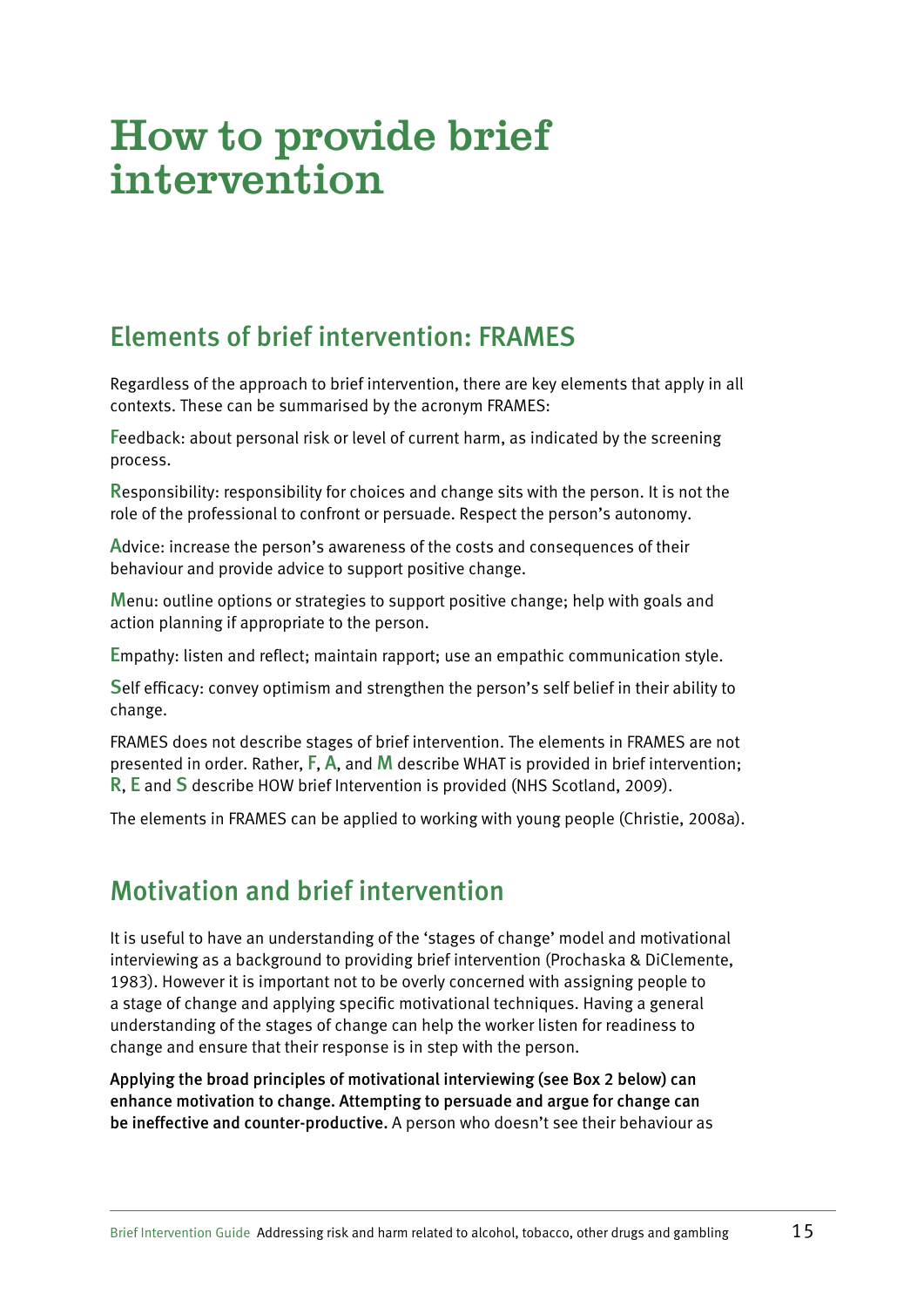problematic is unlikely to respond to ideas about changing the behaviour. When the worker is out of step with the person resistance is a likely outcome. While responsibility for change sits with the person the worker is responsible for engaging the person and maximising their opportunity to consider change.

There are three broad elements of motivational interviewing that are helpful in brief intervention:

- Collaboration (rather than confrontation): the process is undertaken in partnership. The views and experiences of the person are central. Both the person and the worker have expertise to share. The process involves mutual understanding. The person is a primary resource in finding answers and solutions.
- Evocation (drawing out rather than imposing ideas): the worker's role is to draw out the person's ideas, goals, plans and skills to make positive change. These are not imposed. The person presents the arguments for change.
- Autonomy (rather than authority): the power for change rests with the person. The person determines what and how change will occur.

#### Box 2. Key principles of motivational interviewing

Express Empathy: show acceptance and develop rapport. Ambivalence to change is normal. The worker listens to and accepts what is important to the person. Empathy and rapport make space for gentle challenge.

Develop Discrepancy: Change is motivated by a perceived discrepancy between a person's current behavior and their important personal goals and values.

Roll with Resistance: Resistance is a signal for the worker to respond differently. Avoid arguing for change.

Support Self-efficacy: If a person believes they can change, the likelihood of change occurring is greatly increased. A person's belief in the possibility of change is an important motivator.

Source: Adapted with permission from Miller and Rollnick (2002).

NB: a revised publication from B. Miller and S. Rollnick, which updates some of the key principles of motivational interviewing, is expected in late 2012.

### Bring together the stages of change and a motivational response

A guide to the stages of change (adapted from NHS Scotland, 2009) and associated motivational responses is provided in Table 2 below. Brief intervention is usually focused on people who are in Pre-contemplation, Contemplation and Preparation.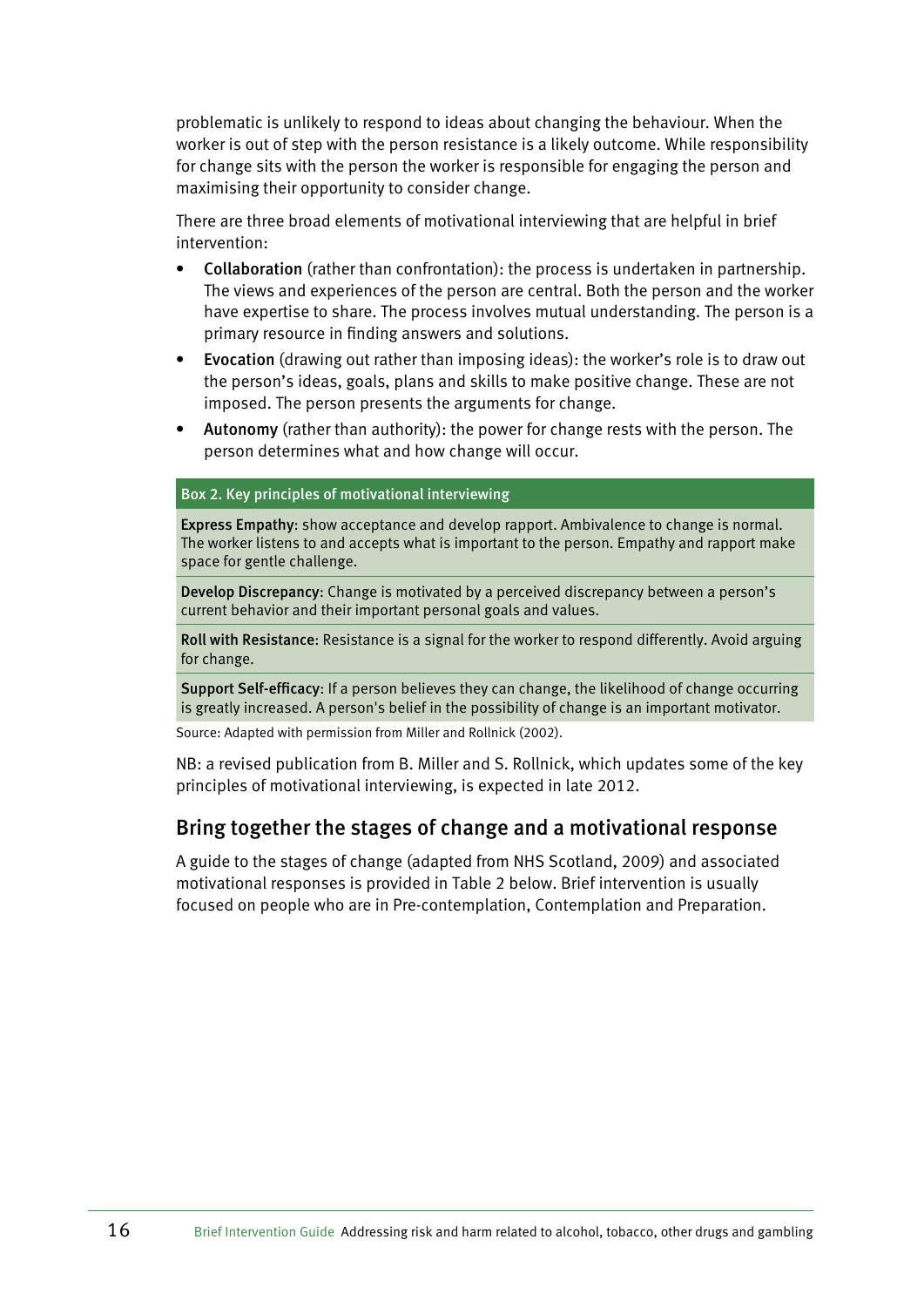|  |  |  | Table 2. Stages of change and motivational responses |  |
|--|--|--|------------------------------------------------------|--|
|--|--|--|------------------------------------------------------|--|

| <b>Stage</b>                                                                                                                                                       | Response                                                                                                             |
|--------------------------------------------------------------------------------------------------------------------------------------------------------------------|----------------------------------------------------------------------------------------------------------------------|
| Pre-contemplation - not thinking about change;<br>don't see a problem<br>"My grandmother smokes and she's 85 and fit as.<br>Smoking is no big deal."               | Work towards engendering motivation<br>Provide information and advice (with<br>permission) on the benefits of change |
| Contemplation - thinking about change; maybe I<br>have a problem; ambivalent<br>"Sometimes I think about all the money I spend on<br>smokes."                      | <b>Enhance motivation</b><br>Explore concerns, explore benefits of<br>change                                         |
| <b>Preparation/decision making</b> $-$ actively planning<br>change<br>"I want to quit."                                                                            | Provide menu of options<br><b>Build confidence</b>                                                                   |
| Action - making changes, new behaviour not yet<br>established<br>"I haven't had a smoke for eight days. The patches<br>are helping."                               | Build confidence<br>Affirm success                                                                                   |
| Maintenance – new behaviour established<br>"I get nervous when I go out with my friends, I might<br>just have a drink and then light up without even<br>thinking." | <b>Build confidence</b><br>Assist with problem solving and<br>planning                                               |
| Relapse - return to patterns of old behaviour<br>"I blew it."                                                                                                      | <b>Build confidence</b><br>Enhance motivation                                                                        |

For further information on Motivational Interviewing the Motivational Interviewing website is a good start. This is available at: http://www.motivationalinterview.org/

### Stages of brief intervention at a glance

The key stages of brief intervention are shown in Figure 2 below.

#### Figure 2. Stages of brief intervention



Source: Adapted from Center for Substance Abuse Treatment (1999).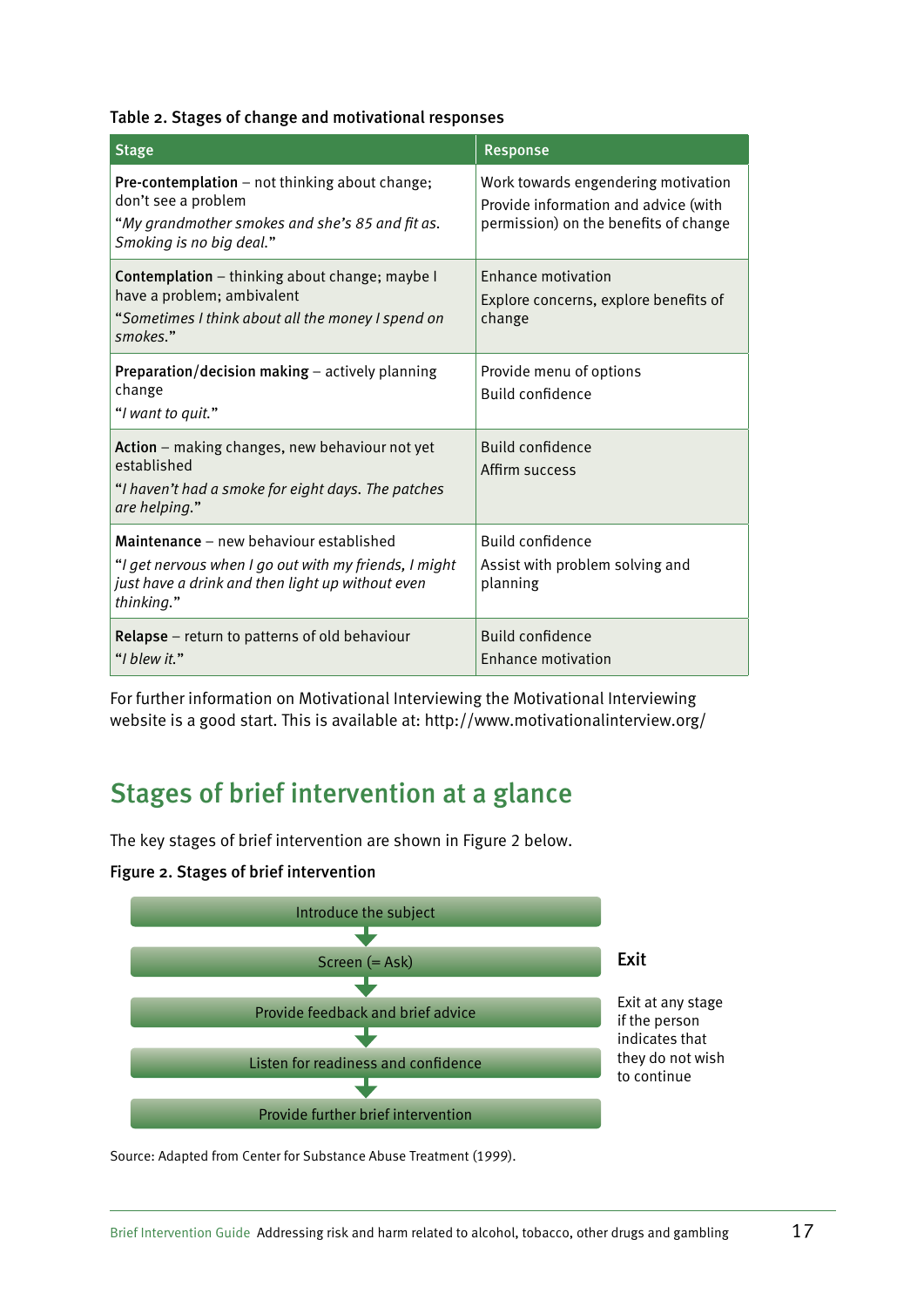Each stage of brief intervention is outlined in some detail below. Objectives, actions and examples corresponding to each action are provided. Relevant elements of FRAMES are shown for each stage.

Examples are provided as simple scripts that the worker can adapt to suit their own style and context. Most of the examples focus on alcohol and tobacco as these are the drugs most widely used in New Zealand. This is not intended to convey that brief intervention should be limited to these issues.

The stages, objectives and actions are provided as a guide only. In practice some may blend and overlap. It may not be necessary to follow each action or stage for every person.

Tips are provided for each stage as a further aid.

Where appropriate, specific tips are provided for working with young people. A comprehensive guide to screening and brief intervention with young people is provided in *The Substances and Choices Scale Brief Intervention Manual* (Christie, 2008a). Those working within youth service settings or within youth focussed roles are encouraged to use this resource which is tailored specifically for working with young people.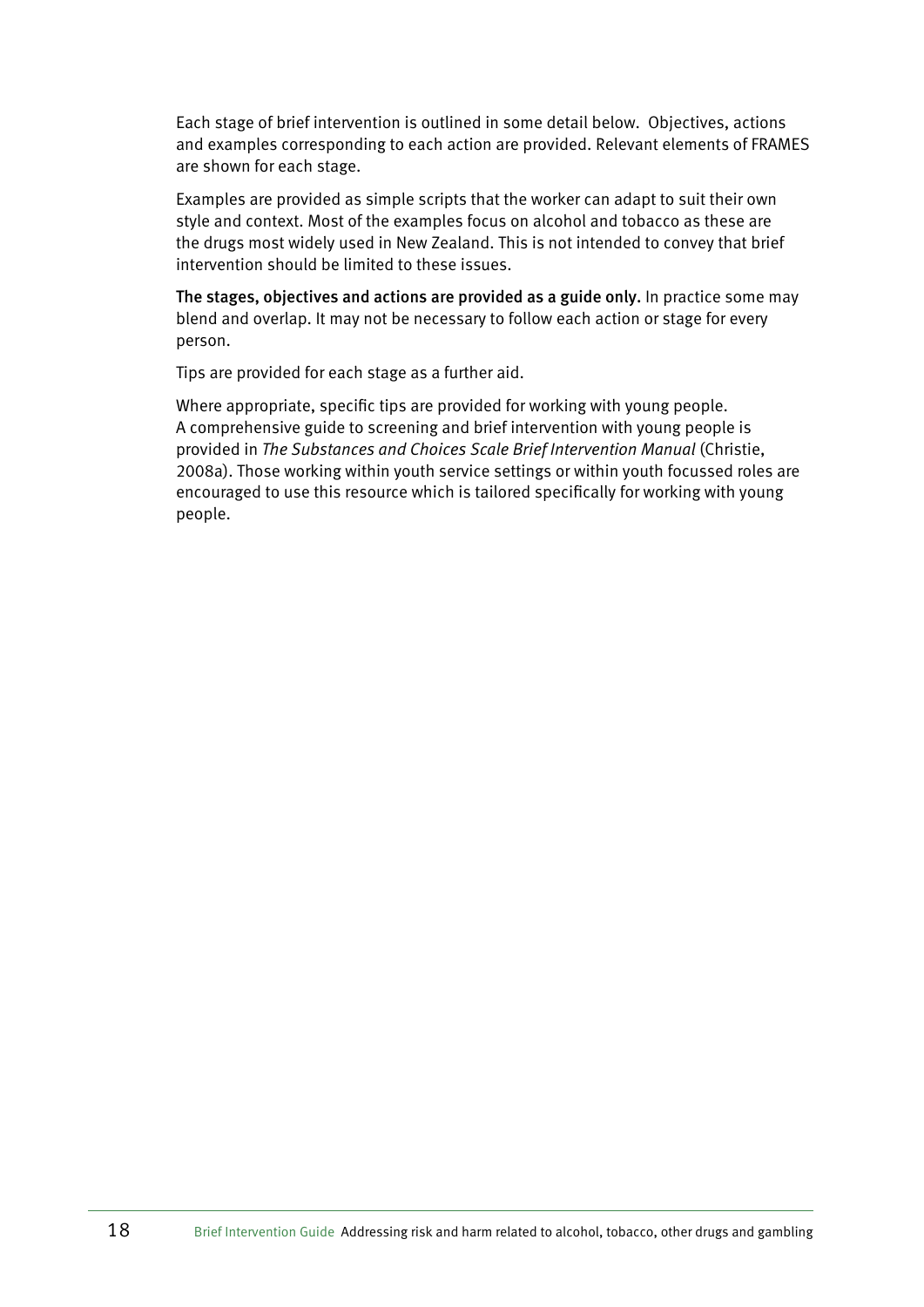## Introduce the subject

In a general setting, where a person is not expecting to talk about alcohol etc., introducing the subject can be the biggest hurdle for the worker. Several examples are provided below to cover a range of options for different circumstances. The key is for the worker to be clear, confident and relaxed in talking about these issues and to normalise the process.

#### **Objectives**

- › To respectfully obtain consent to explore specific behaviour/s
- › To maintain rapport and convey empathy, regardless of the person's decision to consent or not

#### *Responsibility sits with the person*

*Empathy: listen and reflect; maintain rapport* 

| <b>Actions</b>                                                           | <b>Examples</b>                                                                                                                                                                                                                                                                                                                   |
|--------------------------------------------------------------------------|-----------------------------------------------------------------------------------------------------------------------------------------------------------------------------------------------------------------------------------------------------------------------------------------------------------------------------------|
| Ask permission<br>to talk about the<br>behaviour                         | "Would it be ok to have a quick discussion about alcohol? We like to<br>cover this with all of our clients. It's an opportunity to have a think about<br>how alcohol fits in to your life. Do you drink at all?"<br>"While we're discussing what you like to do with your free time, could we<br>talk about alcohol and smoking?" |
|                                                                          | "You've mentioned that you were drunk when you got arrested. Could<br>we talk a bit more about where drinking fits in for you?"                                                                                                                                                                                                   |
|                                                                          | "You sound a bit worried about how much you've been drinking lately?<br>Could we talk a bit more about that?"                                                                                                                                                                                                                     |
|                                                                          | "We're trying to improve our service and offer people a bit more. We're<br>offering screening for a range of things - alcohol, smoking, cannabis,<br>gambling - we can cover them all or you can choose what interests you.<br>Are you interested in finding out more, it only takes a few minutes?"                              |
| Explain your role<br>in relation to the<br>behaviour/s to be<br>explored | "If you are interested we can work through a few quick questions. We<br>use a process called an alcohol screen. The screen provides you with<br>your personal result. What you do with that information is your choice."                                                                                                          |
| Clarify<br>confidentially<br>issues                                      | "We have already discussed confidentiality but I just want to restate<br>that this discussion will be confidential, in the same way as any other<br>information about you."                                                                                                                                                       |
| Reinforce and<br>respect the<br>person's choice                          | "It's up to you."<br>"What do you think you might want to do next?"<br>"It is your choice whether you want to take up this opportunity."                                                                                                                                                                                          |

#### **Tips**

Your own values and behaviour are not the focus and should not interfere with your efforts to support people to reduce harm from alcohol, tobacco, other drugs and gambling.

When working with people of cultures other than your own ensure that you convey respect for cultural difference. Use cultural support and expertise to assist in providing an effective service. Pay attention to cultural norms in relation to rapport building. Taking the time to effectively engage with Màori and Pasifika people and building a trusting relationship will increase the likelihood of being able to provide an effective intervention.

With young people: It is generally important to develop rapport before you introduce the issues i.e., by talking about topics other than substance use or gambling. Clarity about confidentiality is especially important to develop trust.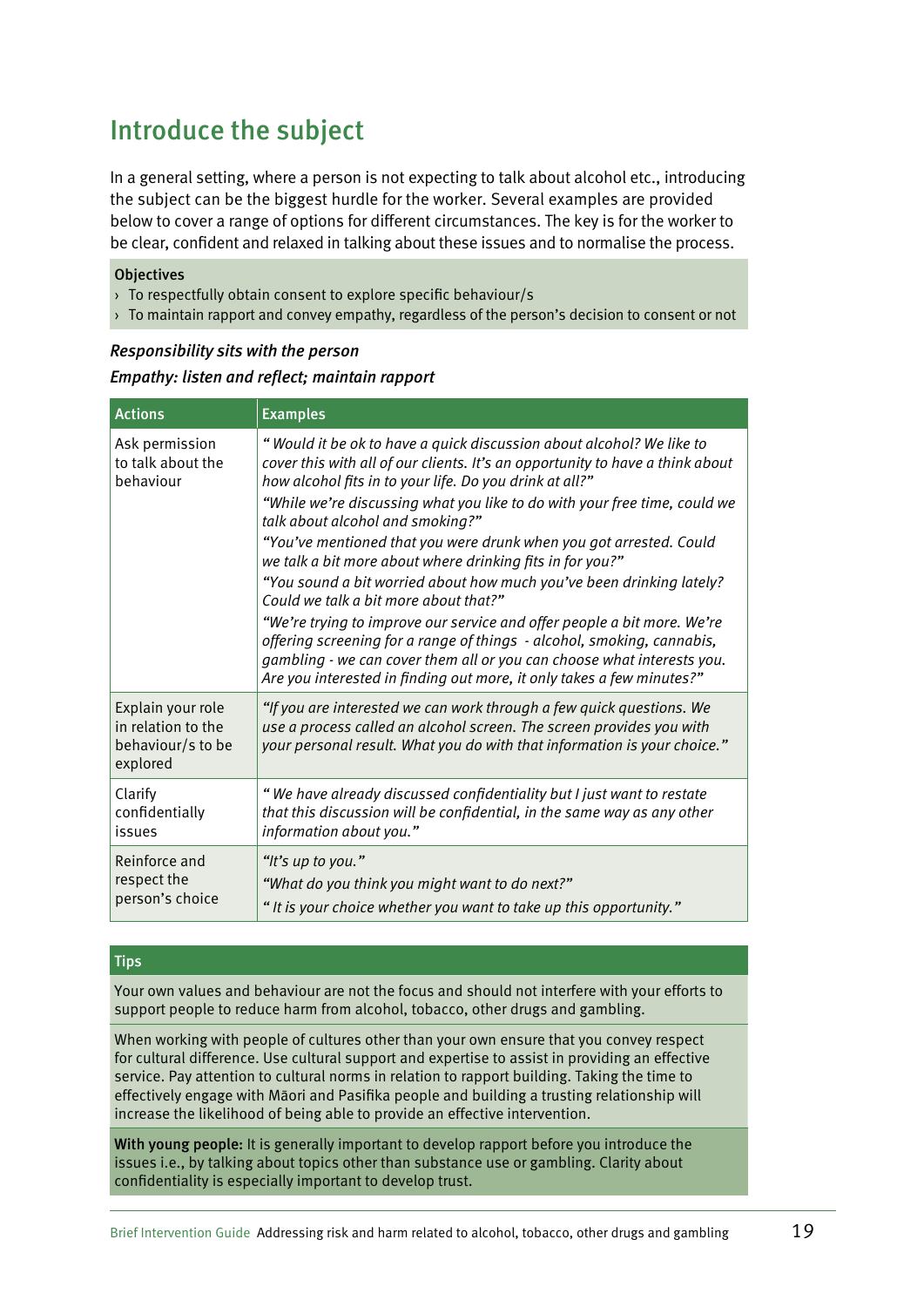### Screen

#### **Objectives**

- › To gather personalised information about potential levels of risk or harm resulting from selected behaviours
- › To determine whether intervention could be useful
- $\rightarrow$  To determine the level of intervention that is indicated

#### *Responsibility sits with the person*

#### *Empathy: listen and reflect; maintain rapport*

| <b>Action</b>                 | <b>Example</b>                                                                                                                                                     |
|-------------------------------|--------------------------------------------------------------------------------------------------------------------------------------------------------------------|
| Administer the screening tool | "This is the screening questionnaire. Shall we work through<br>the questions together?"                                                                            |
| 0R                            | "This is the gambling questionnaire. It will give you an<br>indication about whether gambling might be causing<br>problems for you."                               |
| Ask screening questions       | "Do you smoke cigarettes?"                                                                                                                                         |
|                               | "How soon after you wake up do you usually have your first<br>cigarette?"                                                                                          |
| Score the screening tool      | "What we do now is look at your responses and total them<br>up. One of the good things about this is that it's an objective<br>measure - a bit like a blood test." |

#### **Tips**

Be familiar and comfortable with the screening questions and/or tools.

Defer screening when other needs are clearly more immediate, for example, the person is intoxicated, highly agitated, in need of urgent medical attention etc.

Emphasise the objective nature of the tool.

Be sensitive to literacy levels and adjust accordingly e.g. work through the tool with the person.

Be sensitive to language issues where English is not the person's first language. Ensure this does not become a barrier.

If the person says no or changes their mind mid-way through the process respect their choice and exit the brief intervention process. Consider whether it could be an option to revisit the issue at a later date and if so flag this as your systems allow.

With young people: Use a screening tool or process that has been validated for use with young people, for example The Substances and Choices Scale (SACS) available at www.sacsinfo.com.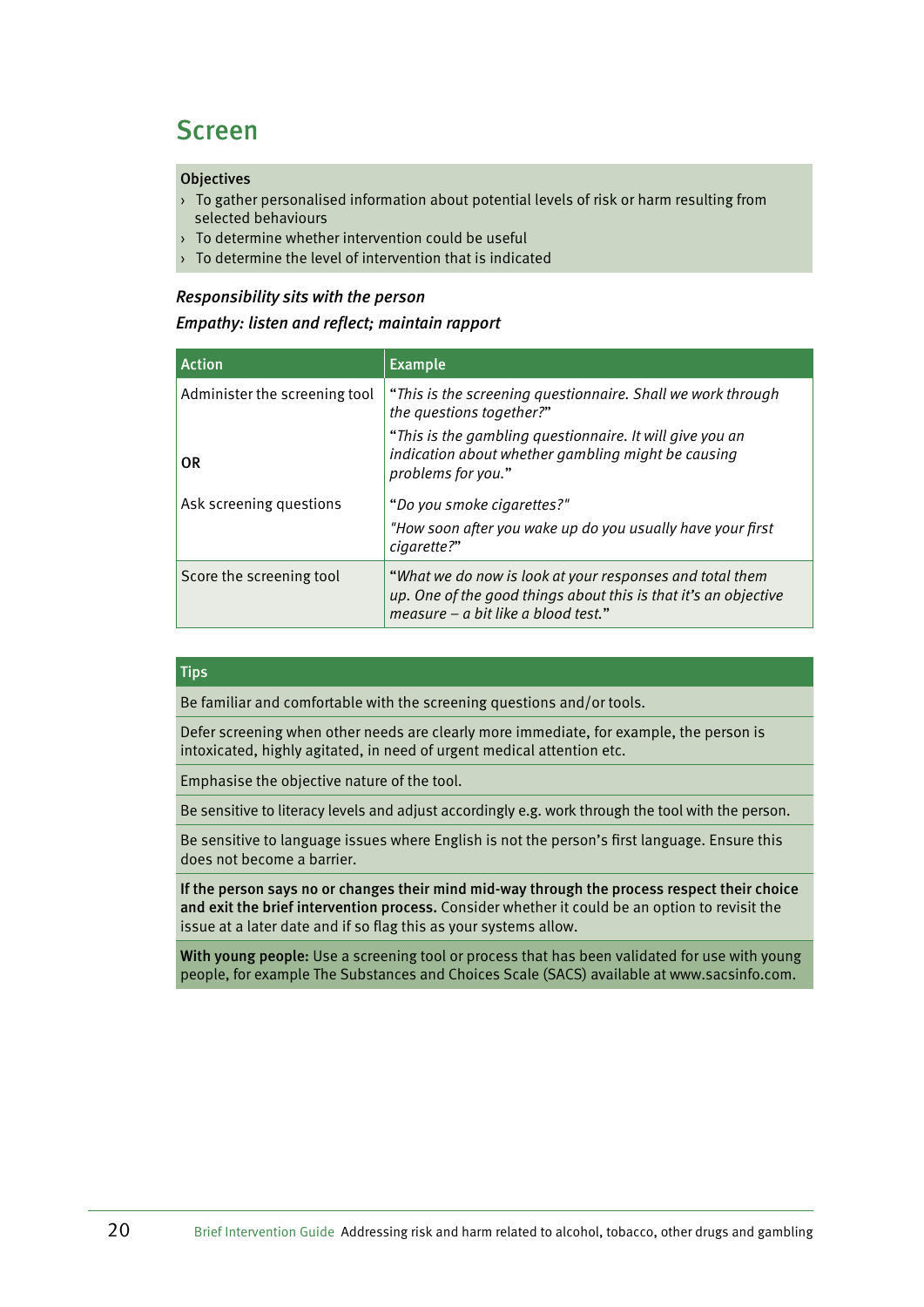## Provide feedback and brief advice

#### **Objectives**

- › To provide personalised information about levels of risk and harm (the screening results and interpretation of these)
- › To facilitate reflection and review of behaviour
- › To provide tailored advice to assist with reducing risk and/or harm

#### *Feedback: about personal risk or level of current harm, as indicated by the screening process*

*Responsibility sits with the person* 

#### *Advice: provide advice*

*Empathy: listen and reflect; maintain rapport*

| <b>Actions</b>     | <b>Examples</b>                                                               |
|--------------------|-------------------------------------------------------------------------------|
| Review             | "The ASSIST score shows that your drinking is unlikely to cause problems.     |
| screening data     | If your circumstances change, say you are planning to get pregnant, then      |
| in collaboration   | it would be important to stop drinking. As with many other things, its best   |
| with the person    | to avoid all alcohol during pregnancy to keep the baby safe."                 |
| Check for level    | "The screening test suggests that you are smoking at a harmful level.         |
| of risk/harm:      | This means there are risks for your health and the best thing you can do      |
| hazardous,         | for your health is to stop smoking. There would also be other immediate       |
| harmful or         | benefits. I know it is not an easy thing to do. There are a number of options |
| dependent          | that could help you to quit."                                                 |
| Give personalised  | "Given your result, there would be significant benefits if you were to cut    |
| brief advice (as   | down on alcohol."                                                             |
| appropriate)       | "Your score shows that your drinking is well above recommended limits.        |
| Note: encourage    | This is worth getting checked out further and it's likely to be linked        |
| referral to        | to some of the issues you're facing right now. I recommend that you           |
| specialist service | see a specialist for an assessment to find out more. I can arrange an         |
| where there is a   | appointment for you at CADS, there is no charge for the appointment. At a     |
| need for further   | minimum you will get some more information. What you do with it will be       |
| assessment         | up to you."                                                                   |

#### **Tips**

Brief intervention can stop at this point if there is insufficient time to provide any further intervention.

Check in with the person about how they are finding the process. Make space for them to ask questions.

If the person becomes withdrawn, argumentative or resistant take this as a sign to back up. Avoid arguing and/or persuading, avoid presenting reasons for change, maintain rapport and simply reflect back what the person is saying to you.

If there are indications of dependence or addiction recommend and support referral for further assessment or more intensive assistance.

If there are indications of other health problems, including mental health problems, recommend and support referral to appropriate services.

With young people: look for opportunities to provide positive feedback, focus on their strengths and achievements as much as possible. Avoid the discussion becoming overly problem-saturated (Christie, 2008a).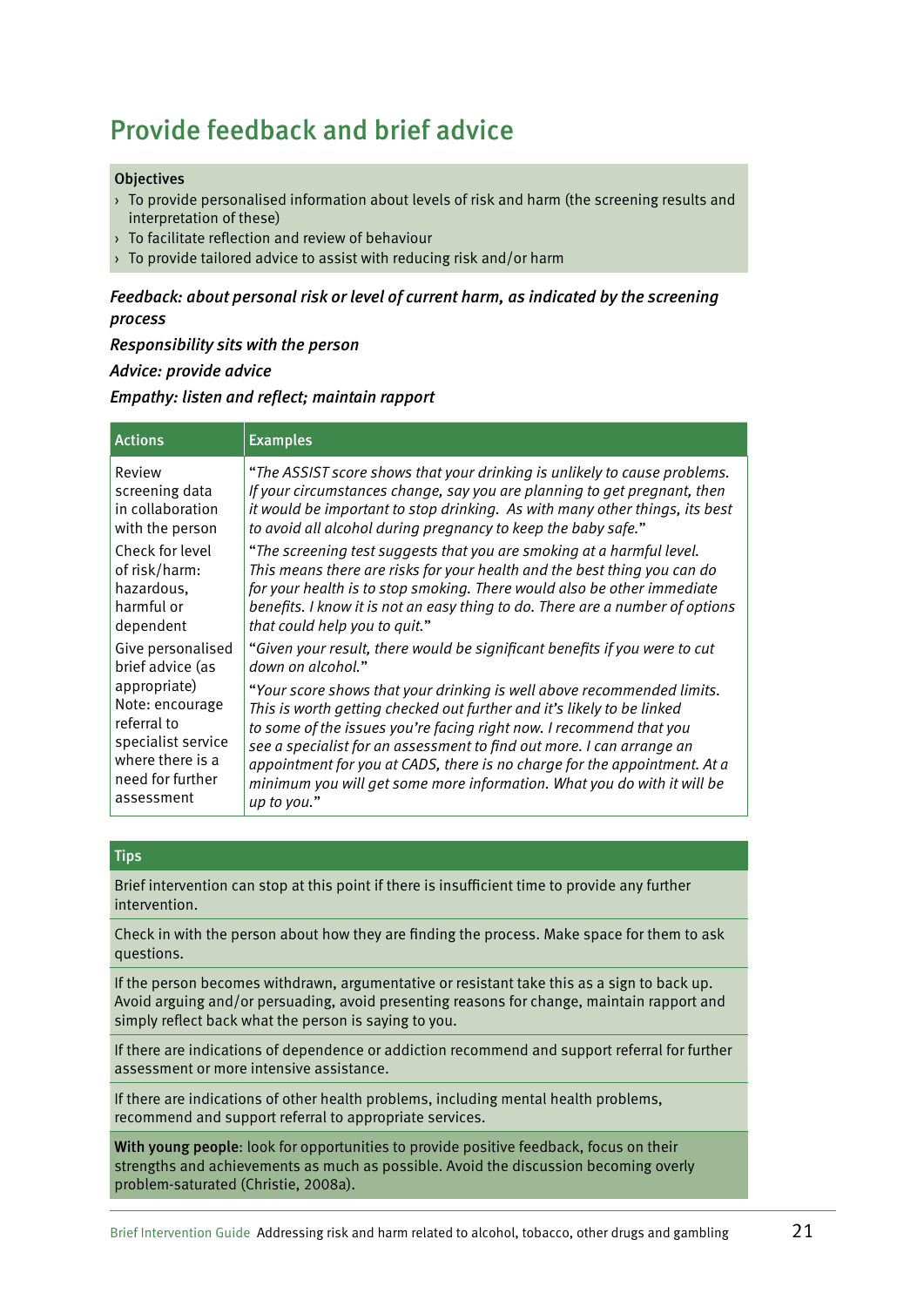## Listen for readiness and confidence

#### **Objectives**

- › To check out the person's readiness to change their behaviour
- $\rightarrow$  To support consideration of the connection between behaviour, risk and/or harm

#### *Feedback: about personal risk or level of current harm*

*Responsibility sits with the person* 

#### *Empathy: listen and reflect; maintain rapport*

#### *Self efficacy: convey optimism about their ability to change.*

| <b>Action</b>                                                                                                                                                                                                                                   | <b>Example</b>                                                                                                                                                                                                                                                                                                                                                                                                                                                                                                                               |
|-------------------------------------------------------------------------------------------------------------------------------------------------------------------------------------------------------------------------------------------------|----------------------------------------------------------------------------------------------------------------------------------------------------------------------------------------------------------------------------------------------------------------------------------------------------------------------------------------------------------------------------------------------------------------------------------------------------------------------------------------------------------------------------------------------|
| Check out how<br>the person is<br>responding                                                                                                                                                                                                    | "What are your thoughts about the screening result?"<br>"It's a lot to take in. Are you surprised about your score?"<br>"I know you weren't necessarily expecting to be looking at this today, but<br>I wonder what you think about how drinking fits in with some of the other<br>issues that have bought you here today?"                                                                                                                                                                                                                  |
| <b>Explore readiness</b><br>to make changes:<br>$\rightarrow$ Does change<br>seem to be<br>worthwhile to<br>the person<br>$\rightarrow$ Are they<br>confident about<br>their ability to<br>change<br>$\rightarrow$ Try to elicit<br>change talk | "What are your thoughts at this point? Are there any concerns that you<br>have?"<br>"Have you considered cutting down on your drinking?"<br>"Can you think of any benefits if you were to stop smoking?"<br>"What connections do you see between your drinking and the stresses in<br>your life right now?"<br>"On a scale of 1-10, if 1 is not ready at all and 10 is totally ready, how<br>ready are you to make changes in your drinking? What are some of your<br>reasons for giving this rating?" OR "why did you rate 5 instead of 3?" |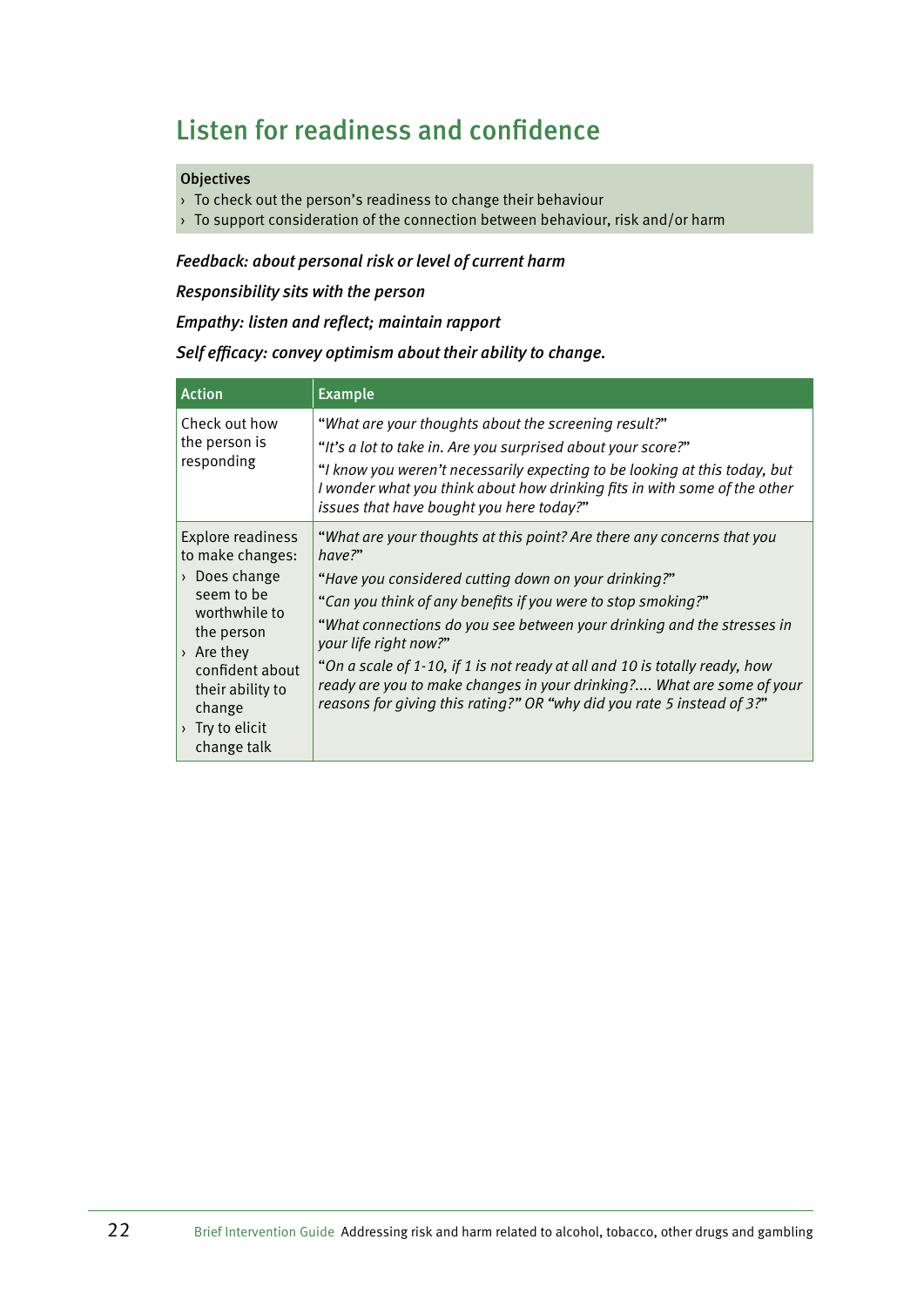| <b>Action</b>                                              | <b>Example</b>                                                                                                                                                                                                                                                                                                                                                                                                                                                                                                                                                                                          |
|------------------------------------------------------------|---------------------------------------------------------------------------------------------------------------------------------------------------------------------------------------------------------------------------------------------------------------------------------------------------------------------------------------------------------------------------------------------------------------------------------------------------------------------------------------------------------------------------------------------------------------------------------------------------------|
| Reflect the<br>person's views on<br>change back to<br>them | Person is not indicating readiness to change<br>"Thanks for agreeing to check out your drinking. It sounds like right now<br>you can't see any benefits in cutting back on your drinking? If you decide<br>you want to talk about this again, you can let me know. Would it be all<br>right if we talk about it again in a few months time to see if anything has<br>changed for you?"                                                                                                                                                                                                                  |
|                                                            | "From what you're telling me, it sounds as though you are not interested<br>in cutting down your drinking right now. Would it be useful to talk about<br>some ways to make you safer while you are drinking?"                                                                                                                                                                                                                                                                                                                                                                                           |
|                                                            | Person is ambivalent about change<br>"So, if I'm hearing you correctly, you can see that cutting back on drinking<br>would help keep you out of trouble but you can't see your friends letting<br>you get away with it. How do you think things will turn out for you?"<br>"What are the pros and cons with your drinking?"                                                                                                                                                                                                                                                                             |
|                                                            | "On balance would it be worth having a go at cutting down?"                                                                                                                                                                                                                                                                                                                                                                                                                                                                                                                                             |
|                                                            | "What are some things that could help you cut down?"                                                                                                                                                                                                                                                                                                                                                                                                                                                                                                                                                    |
|                                                            | "What are some of the barriers that might prevent you from cutting<br>down?"                                                                                                                                                                                                                                                                                                                                                                                                                                                                                                                            |
|                                                            | Person wants to change, lacks confidence<br>"You want to stop smoking but you've tried many times and it hasn't<br>worked out. You just don't think you can manage to do it. Would you be<br>interested in looking at some strategies to help with this?"<br>"What would need to happen for you to become more confident to make a<br>change?"<br>"What would be helpful to you at this point?"<br>"You said that you stopped smoking about a year ago? How did you<br>achieve that? Could you use some of the same strategies that were<br>successful then to help with cutting down on drinking now?" |

**Tips** 

Avoid arguing, persuading and/or presenting reasons for change and maintain rapport.

Respect the person's views and don't assume that the intervention has not been helpful if they choose to close the subject.

Remember responsibility for change sits with the person themselves.

Encourage the person to explore and articulate their own reasons for change.

Listen carefully for what the person is prepared to work on at this time and focus on that.

Use the readiness scale/ruler to quickly elicit change talk. Available at http://www.adultmeducation.com/downloads/Readiness-to-Change\_TOOL.pdf

With young people: don't discount or minimise the young person's experiences of the good things about using substances or gambling. Let them talk about the good things before gently guiding/inviting them to explore the downsides. Avoid coming up with the downsides, let the young person tell you from their own experience.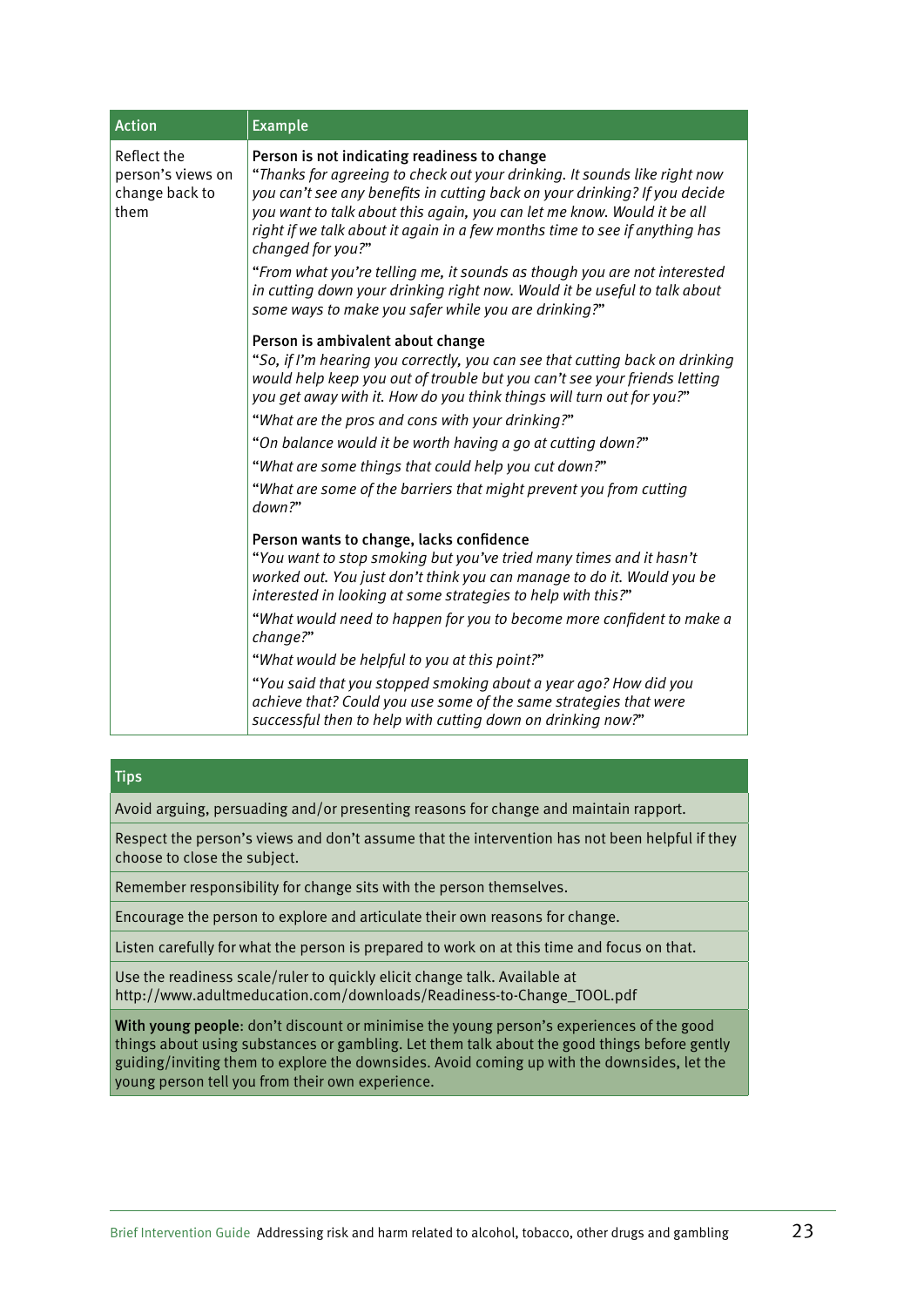## Provide further intervention (as appropriate)

#### **Objectives**

- $\rightarrow$  To facilitate reflection and review of behaviour
- › To support change if the person is seeking change

#### *Feedback: about personal risk or level of current harm*

*Responsibility sits with the person* 

*Empathy: listen and reflect; maintain rapport*

*Menu of options: outline options or strategies* 

#### *Self efficacy: convey optimism about their ability to change*

| <b>Action</b>                                                                                                                                                                                                                                        | <b>Example</b>                                                                                                                                                                                                                                                                                                                                                                                                                                                                                                                                                                                                                                                                                                                                                                                                  |
|------------------------------------------------------------------------------------------------------------------------------------------------------------------------------------------------------------------------------------------------------|-----------------------------------------------------------------------------------------------------------------------------------------------------------------------------------------------------------------------------------------------------------------------------------------------------------------------------------------------------------------------------------------------------------------------------------------------------------------------------------------------------------------------------------------------------------------------------------------------------------------------------------------------------------------------------------------------------------------------------------------------------------------------------------------------------------------|
| For people who are<br>considering change<br>or wanting support<br>to change, select an<br>appropriate approach<br>(one or more):<br>> Provide information<br>Goal/s and Menu of<br>options<br>> Build confidence<br>$\rightarrow$ Enhance motivation | Provide information: focus on the benefits of change:<br>"Would you like more information? I have a dvd here that you<br>could take home. It might be interesting to hear about some of the<br>benefits other people have experienced after cutting back."<br>Facilitate goal setting and explore menu of options:<br>"Could you consider setting yourself a goal in relation to smoking?"<br>"What are some changes that you are interested in trying out?"<br>"Would it be helpful to look at some options that have been helpful<br>for other people? There are some very effective nicotine replacement<br>therapies available to help people quit smoking, they really improve<br>your chances of successfully quitting. It could be helpful to look at<br>whether any of these are worth trying for you." |
|                                                                                                                                                                                                                                                      | "There are lots of options for cutting down on gambling, you are<br>the best judge of what is likely to work for you. Would it be helpful<br>to talk about some ideas and then, if you want to, set a goal for<br>yourself to try out?"                                                                                                                                                                                                                                                                                                                                                                                                                                                                                                                                                                         |
|                                                                                                                                                                                                                                                      | "It sounds like the Friday night drinking is your main concern<br>because it is impacting on your performance at Saturday sport. We<br>could explore some practical options and you could make a plan,<br>then if you think it's worth a go you could try it out. If it doesn't work<br>out we could look at some other ideas next time we meet."                                                                                                                                                                                                                                                                                                                                                                                                                                                               |

#### **Tips**

Keep it personalised, relevant and achievable. The change goal must be something that is worthwhile and "doable" for the person. Avoid the lure of encouraging goal setting that does not meet these criteria.

Encourage the person to come up with their own strategies and/or explore in detail how strategies will fit into the person's situation. People are more likely to try things out if they come up with their own ideas.

Spend time looking at a range of options. It is important to convey that there is more than one way to address issues and improve situations. This helps generate self-efficacy.

Listen carefully for what the person is prepared to work on at this time and focus on that.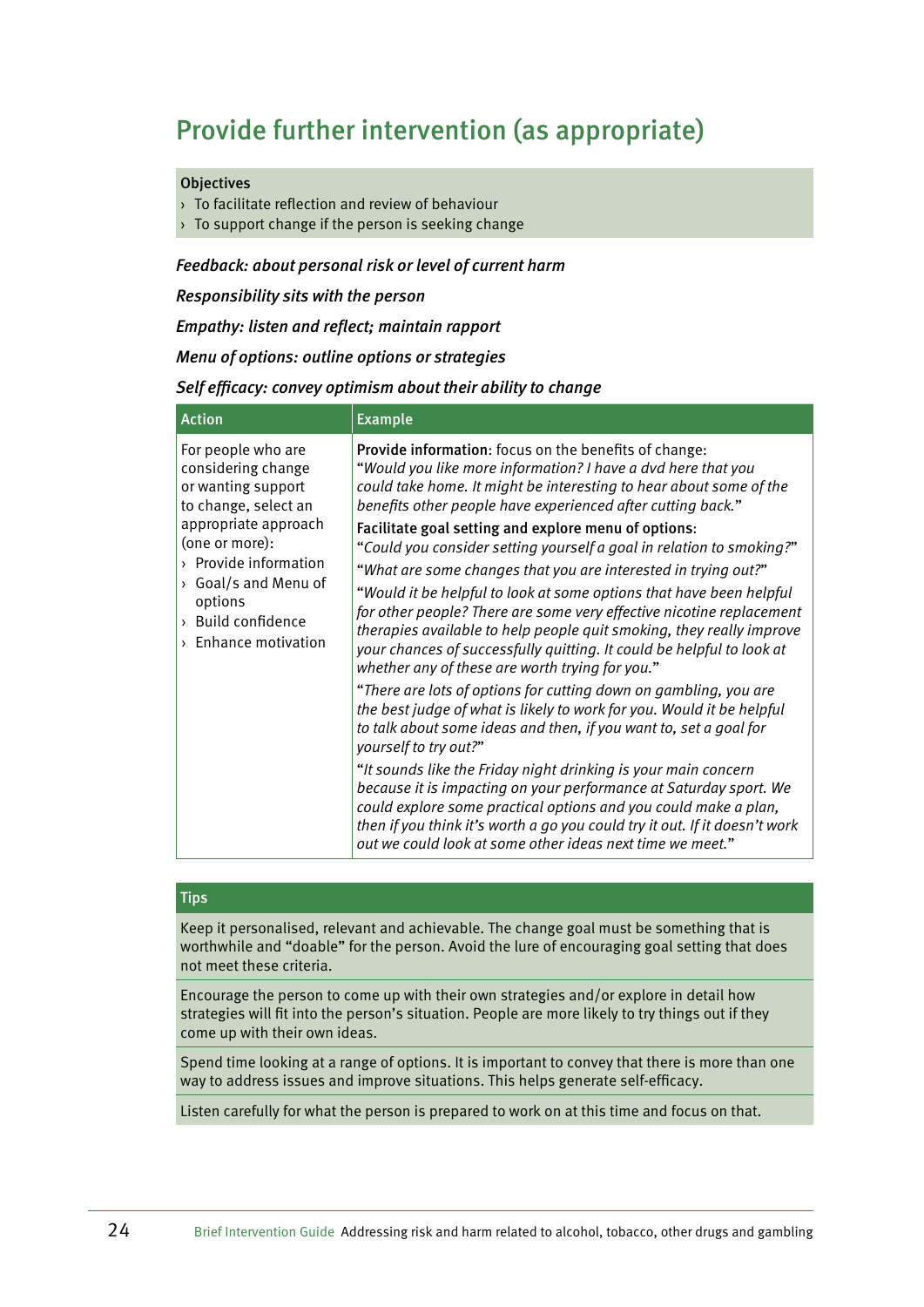# Important considerations

## Cultural considerations and brief intervention

Throughout the process of screening and brief intervention workers are encouraged to be mindful of the social and cultural context of the people they are working with. Effective engagement, assessment and goal setting may be affected by a person's 'ethnocultural identity'. The way a person might identify themselves and 'see the world' may impact on the ways they might express distress; the way in which they might perceive problems or solutions and/or their communication styles. Workers have an important role in ensuring that the people they are working with understand information well enough to be able to make informed choices or decisions. Many New Zealanders have poor health literacy – particularly Màori and Pacific peoples (Ministry of Health, 2010). This may well mean giving some thought to how screening information is interpreted and communicated. Comprehension may be improved by putting it into a relevant context as well as considering the content of any message.

### Working with Màori

Engaging with Màori, even briefly (15 minute consultations with GPs for instance), can be enhanced if practitioners apply basic processes which are consistent with mihimihi (introduction) and pòwhiri (engagement) or hui (meeting). The intent of these processes are to structure communication so roles, protocols and the negotiation of a safe space can occur. Within these processes Màori beliefs, values and experiences can be acknowledged and enhance the nature of the relationship.

Whakawhanaunga processes emphasise the establishment of shared connections – perhaps something personal. While this can be quite challenging the benefits can be significant.

Màori participants in a number of studies (e.g. Pitama, Ahuriri-Driscoll, Huria, Lacey & Robertson, 2011) have articulated the benefit of practitioners (including doctors) using Te reo Màori when this has first been initiated by the client, as they saw this use of Te reo Màori as an acceptance of them being Màori.

It is important for practitioners to eliminate jargon. Use common terms to explore the experience of any condition or view of the future – this might clarify what is being communicated.

The importance of mihi whakamutunga (closing) is that it transitions the discussion so that it lays out what are the shared understandings and agreed actions and closes off the spiritual pathways opened at the start.

See: http://www.matuaraki.org.nz/Takarangi/, Faatoese, et al. (2011) and Ministry of Health (2010).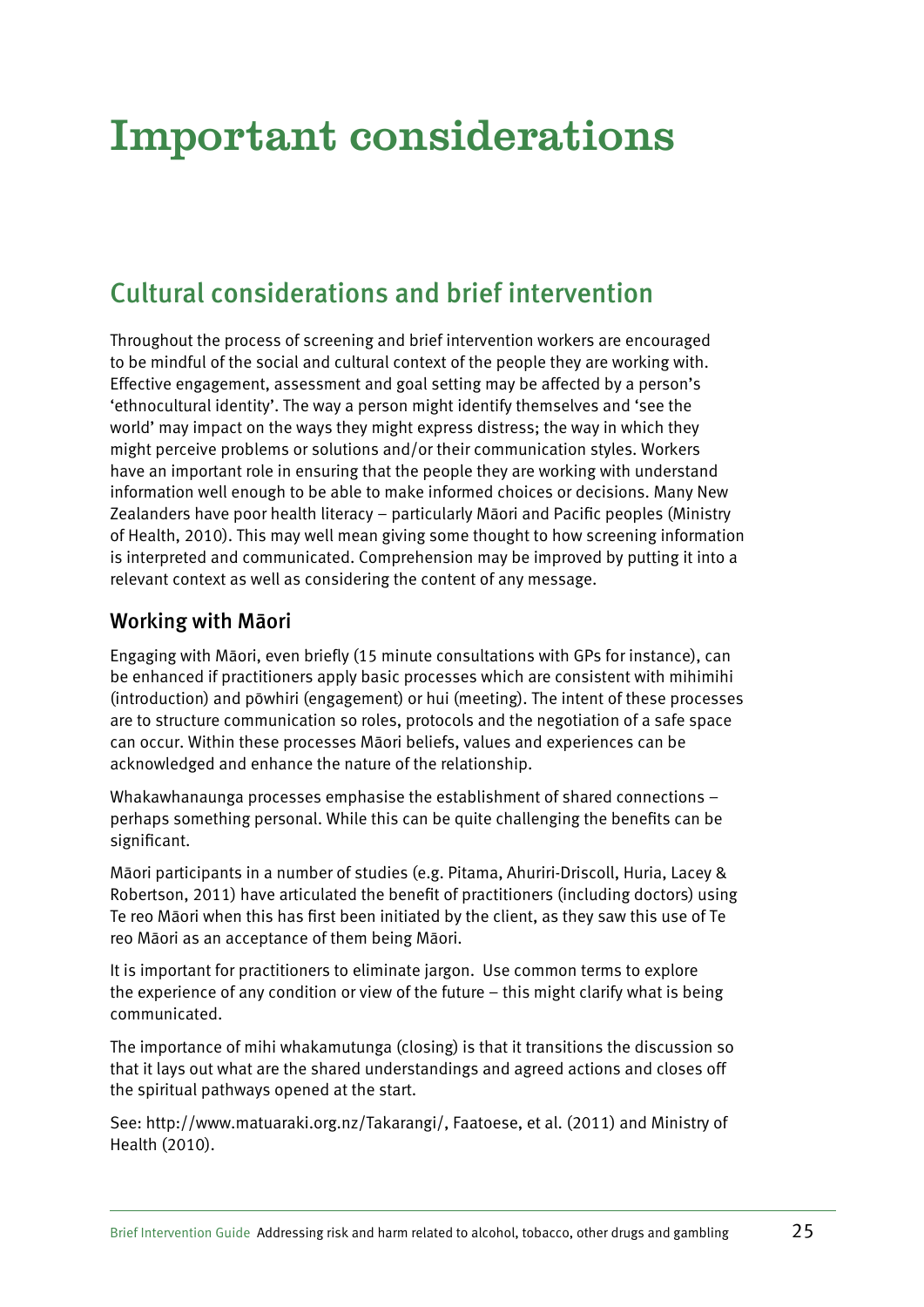### Working with Pasifika

Engaging positively with Pasifika people and their families at the first point of contact is critical. Research into best practice for working with Pasifika people in relations to talking therapies indicated that: *"It is likely that unless cultural considerations are addressed at the first point of contact, then effective assessment and therapy are unlikely to eventuate."* Te Pou. (2010).

It is also important to acknowledge the concept of the tapu space or 'va' which is shared among many Pacific cultures and refers to a 'space that relates' between people (Ka'ili, 2005). It is the 'space between' or 'relationship that connects', rather than divides. This relationship should be paramount when working with Pasifika people and their families.

See: http://www.leva.co.nz/

## Overcoming potential barriers to brief intervention

There are a number of well identified barriers to the provision of brief intervention in generalist settings. The more prevalent of these are outlined below along with some suggestions as to how these barriers can be overcome or managed. These barriers and potential solutions relate to both the organisational level and the worker.

Causing offence: Both workers and organisational leaders are often concerned that service users, who are generally not expecting to be talking about these issues, may be annoyed or offended if they are asked about them. The evidence suggests that this is rarely the case (NHS Health Scotland, 2009).

Within the approach presented in this Guide all issues are raised with empathy and respect for the autonomy of the person and if a person does not want to engage in brief intervention then that choice should always be respected. Such an approach minimises perceptions of judgment and intrusiveness.

Workers are more likely to overcome their concern by actually providing brief interventions, seeing that service users are not offended and seeing the benefits brief intervention can provide. Organisational leaders can support and encourage workers to overcome any initial reservations by ensuring staff have access to training to build their skills and confidence. Leaders can also ensure that staff have access to ongoing supervision and support. Additionally, it is useful to set realistic targets for brief intervention in the early stages, recognising that it may take some time for staff to become sufficiently comfortable to more routinely introduce the subject etc.

The issue of coercion: In settings where service users are facing or undergoing legally imposed sanctions e.g. justice and some social service settings, workers can be concerned about imposing screening and brief intervention.

It is important to note that the principles and stages of brief intervention do not change in these contexts. Respect for the autonomy of the person, empathy and collaboration are integral to brief intervention and help to ensure the intervention is not imposed.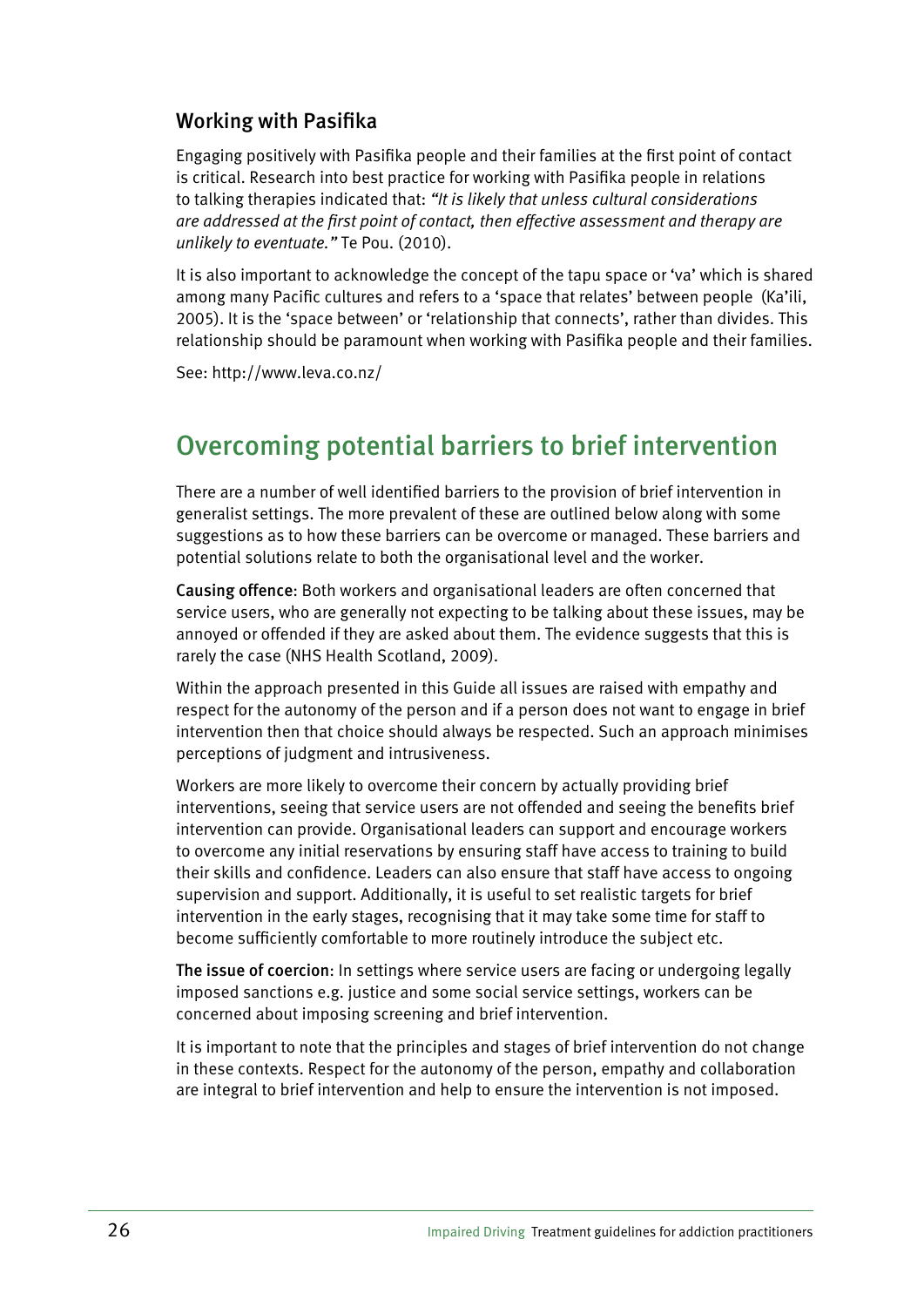Own behaviour and values: It is not uncommon for a worker who drinks and smokes cigarettes to feel open to being judged as hypocritical in talking with others about these issues.

In this circumstance it is important that workers and organisational leaders are mindful that brief intervention is provided to assist service users to make informed choices. The worker's own patterns of use and behaviour are not relevant and should not be a barrier to providing brief intervention.

Using standardised screening tools and a structured approach to brief intervention will help to ensure that the worker's own values and choices do not prevent them from providing effective brief intervention to service users.

Outside of the scope of worker's role: Some generalists believe that providing brief intervention is outside of the scope of their role. This is understandable as many are not well informed about brief intervention or trained in providing it.

Organisational leaders have a role to play in overcoming this barrier by ensuring that workers are well informed and supporting them to learn about their potential role in brief intervention. It is important to stress that many people who are at risk of or experiencing harm will never see a specialist and brief intervention provided by a generalist may be of huge benefit to them. Increasingly it is recognised that the substantial harms that can arise from alcohol, tobacco, other drugs and gambling make these issues everybody's business. However it is important to consider professional boundaries carefully and to ensure that there is organisational support with approved processes, training and ongoing back up for the provision of brief intervention.

Competing priorities: The demands on time within a service environment may present one of the most significant barriers to brief intervention. It is common to hear workers and leaders comment on the burden of expectations placed on them to address a wide range of issues. This is a challenge for both the worker and the organisation and there is no simple answer. However, focus and commitment at all levels are required to implement and maintain brief intervention.

It is up to the organisation and the worker to determine what services can be provided within resource constraints.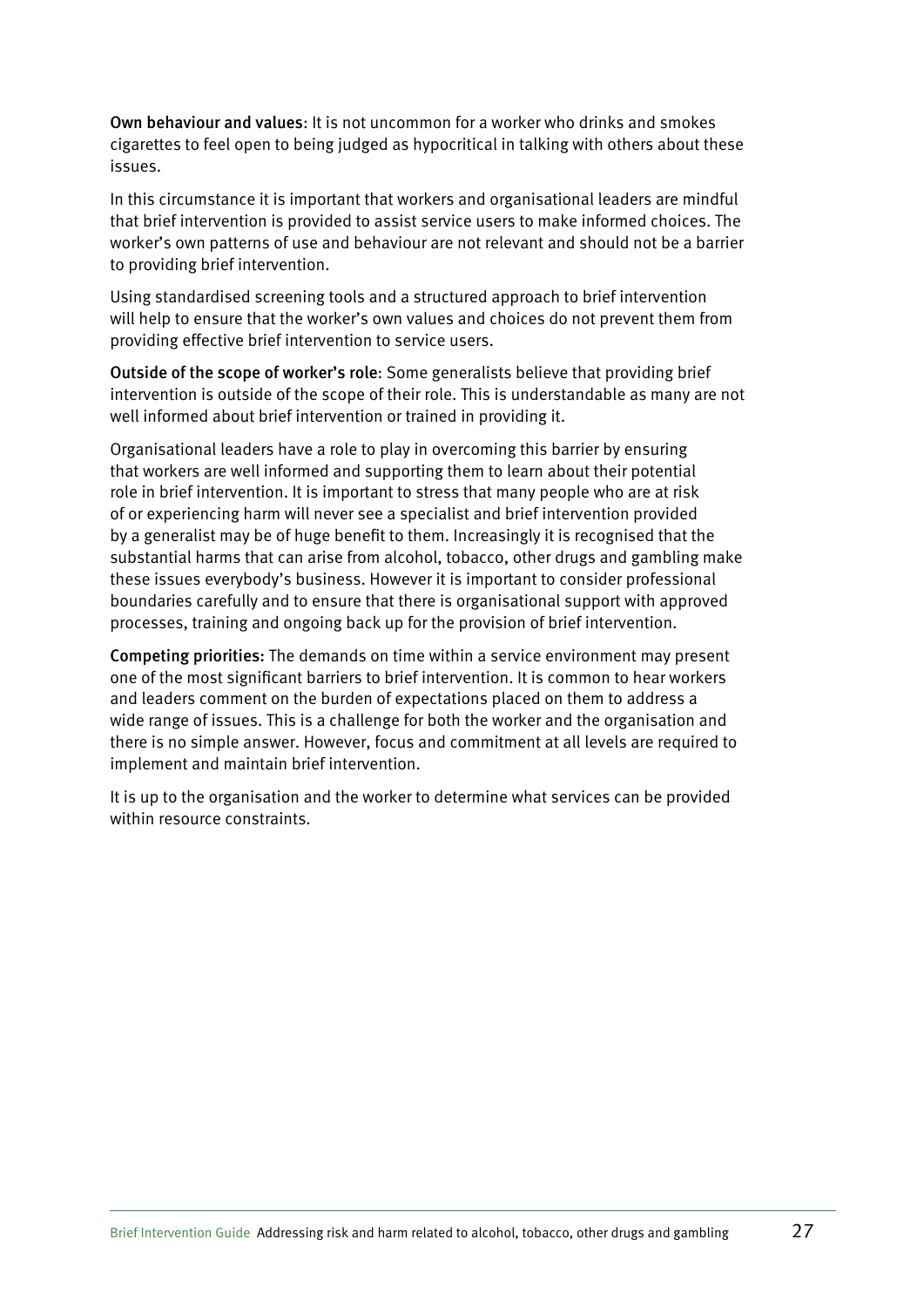# Responding to family and  $wh\bar{a}$ nau

### Resources for family and whànau

Many people are adversely affected by others' alcohol, tobacco, other drug use and/ or gambling. Sometimes these effects are identified in the course of health and social service delivery.

There is a range of resources available to assist families including self-help resources such as:

- • *Living Well*, for families seeking help for alcohol and other drug issues. Produced by the Kina Families and Addiction Trust. Available at: http://www.kinatrust.org.nz
- • *Concerned About Someone Else's Drinking.* Produced by ALAC. Available at: http://www.alac.org.nz/sites/default/files/useruploads/ Resourcepdfs/02209\_ALAC\_Concerned\_About\_Someone%27s\_Drinking\_FA.pdf
- • *Concerned About Someone Else's Gambling.* Produced by the Gambling Helpline for families seeking help with gambling issues. Available at: http://www.gamblinghelpline.co.nz/data/media/documents/ Concerned\_about\_someones\_gambling.pdf
- The Quitline has a page for friends and family, containing tips for people wanting to support family and friends to give up smoking. This is available at: http://www.quit.org.nz/65/helping-others-quit/friends-andfamily

## The 5-Step Method

The 5-Step Method (Orford, Templeton, Patel, Velleman & Copello, 2007) for helping affected family members offers a simple and effective approach for responding to family members. It is a non-blaming approach to working with families and whànau affected by substance use or gambling. It can be delivered by a range of workers in a range of settings. The approach is designed to assist families to develop effective coping strategies and access effective social support.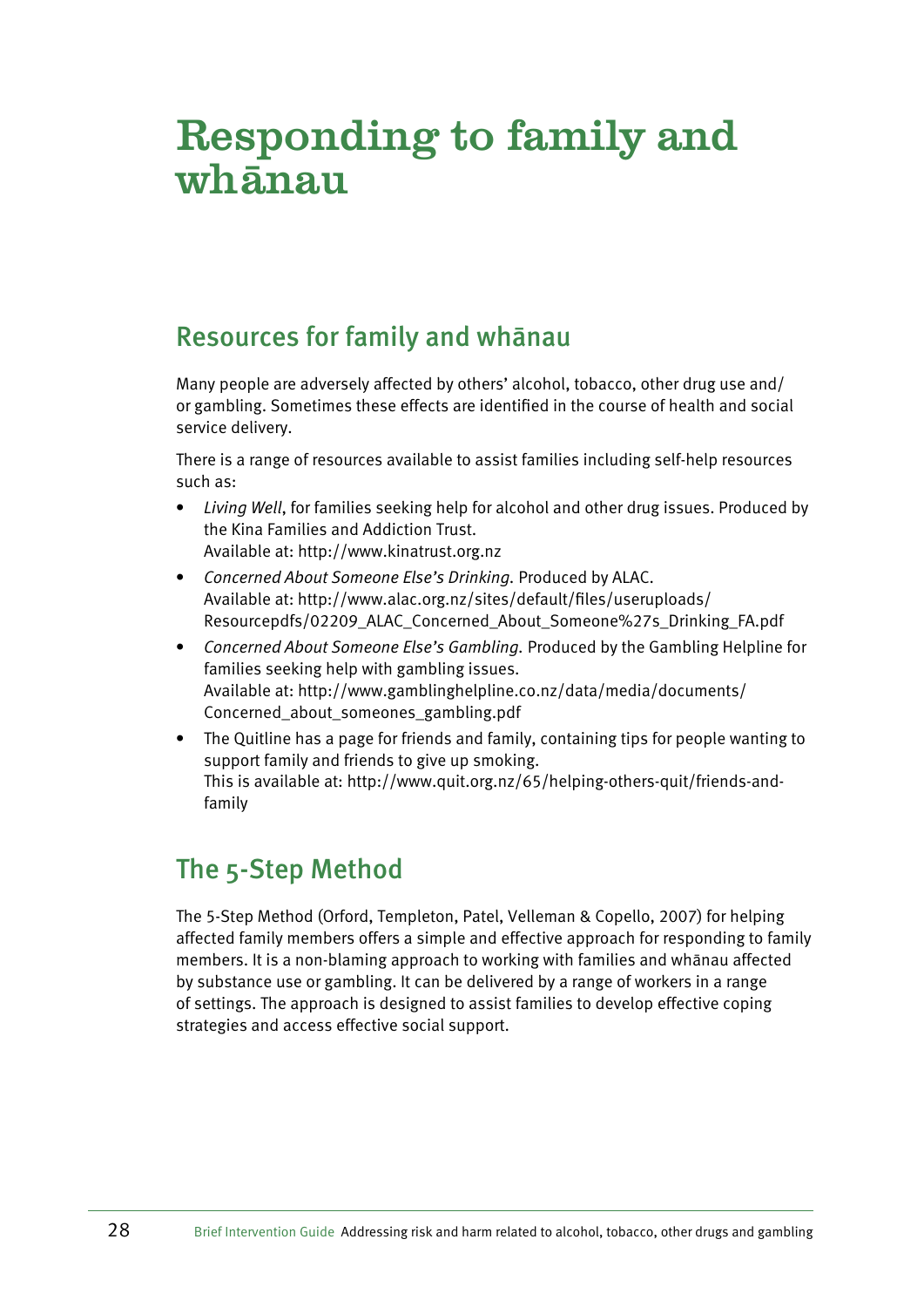The 5 steps are shown in Figure 3 and further explained below.





- 1. Listen carefully to the experience of the family member/s to develop an understanding of how they are affected. Explore their concerns. Provide reassurance that others also have these experiences. Convey empathy and non-judgement.
- 2. Provide relevant information about substance use/gambling/addiction as relevant. Provide information about other relevant issues tailored to the concerns raised e.g. child care, financial assistance etc. Targeted information helps family members to gain a sense of having some control in their lives.
- 3. Explore coping responses. Research associated with the model has identified three broad coping responses:
	- Engaged Standing up to
	- Tolerant Putting up with
	- Withdrawn Withdrawing

Explore the current responses and discuss what is effective and what is less effective? Explore alternatives.

- 4. Explore social support. Draw a network diagram to determine current support. Work on strategies to increase positive support and decrease negative support.
- 5. Explore further options for help and support. Check out further needs, provide information, refer as necessary and arrange follow up if required.

Research indicates that families from a range of cultures have found that brief intervention provided within the 5-Step model in a range of settings has helped them to:

- Focus on their own needs
- • Be assertive in communication.
- Calm down and find different ways of dealing with frustration and anger.
- Have a better understanding of the drinking /drug taking behaviour and the links with their own health.

(Orford et al., 2007).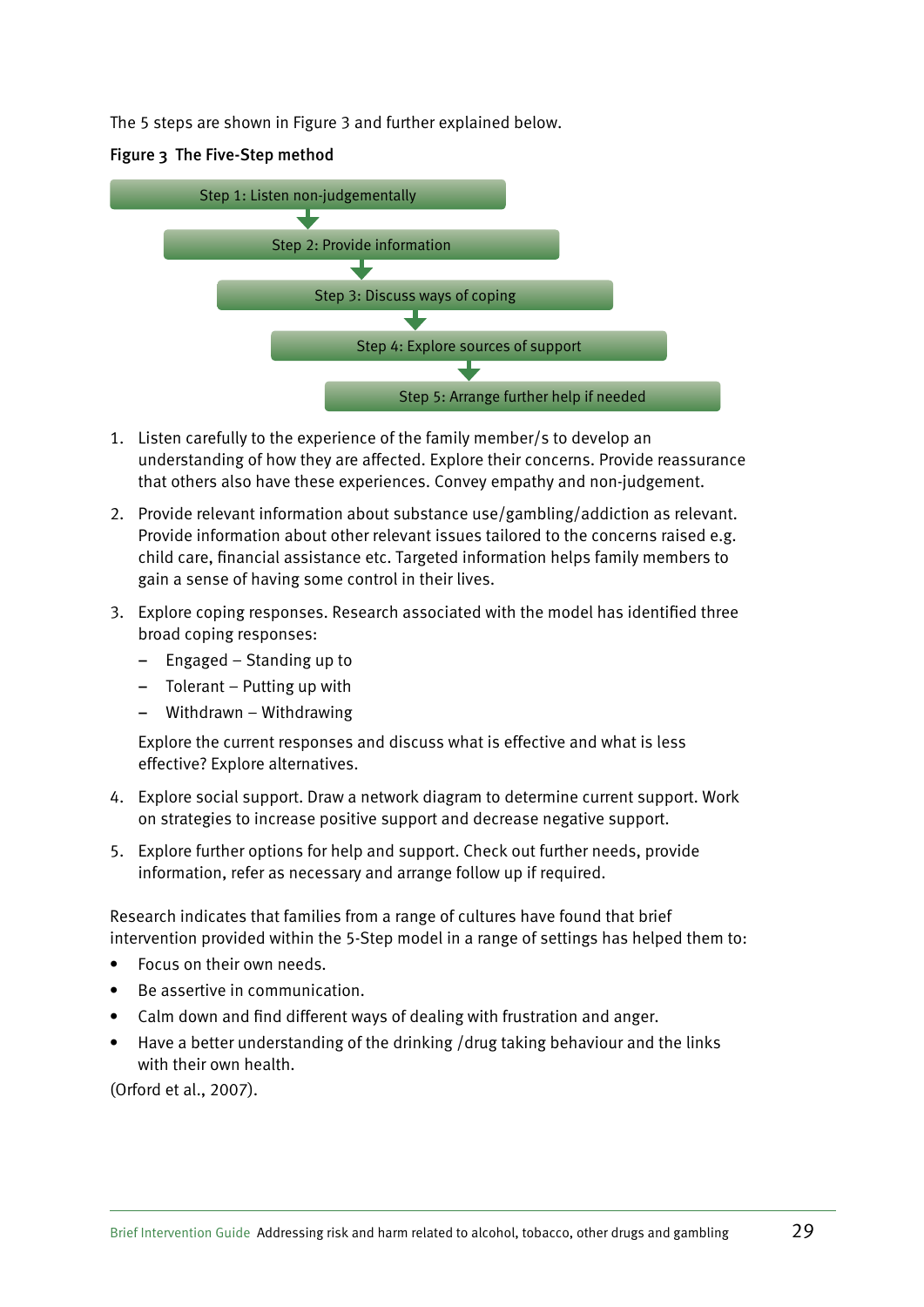# Brief intervention requirements at an organisational level

This section offers guidance to support effective planning, set up, implementation and monitoring of brief intervention within an organisational context. The guidance provided here is generic and will need to be tailored and adapted to the specific conditions within each organisational context.

Evidence suggests that organisational factors can limit or enable implementation of brief interventions (Johnson et al., 2010). Successful implementation of brief intervention programmes is more likely when the programme is championed at management and/or leadership level (McGovern et al., 2012). Commitment at organisational governance and management levels is essential to support workers to provide brief intervention.

The implementation of brief intervention within an organisation is best approached as a project.

Key steps in planning and implementing brief intervention for a large organisation are outlined below. The steps are set out in a chronological order, however in practice they are likely to overlap, particularly the second and third steps. In summary the steps are:

- Project initiation
- Consulting within the organisation
- Project planning
- • Implementation
- • Ongoing improvement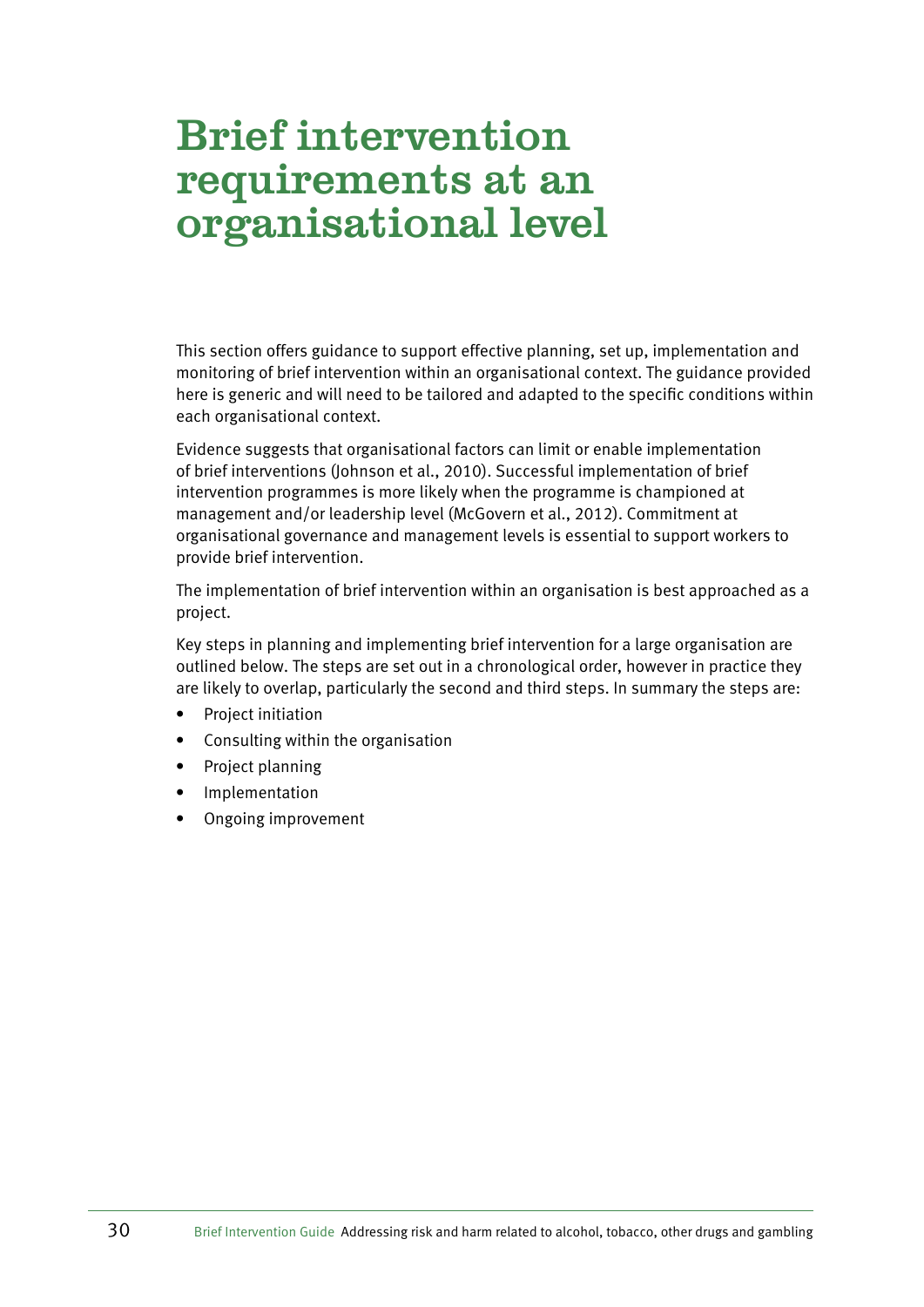## Project initiation

Key actions at the outset include:

- Developing a project brief (or charter) specifying goals, key objectives, deliverables, resources available, costs, risks and benefits of the project.
- • Assigning a project leader to manage and coordinate the implementation of brief intervention.
- Determining if a project team is required to assist implementation (usually this is best, particularly in medium to large organisations) and if so assigning membership and roles.
- Preparing an information sheet on brief intervention (see Box 3 below for suggestions on what to include).

Once these actions above are completed, the implementation of brief intervention should be announced within the organisation. Preferably the announcement is made by a senior person to indicate the importance of the project within the organisation. The announcement can be made via email, staff bulletin, team meeting etc., depending on the organisational communication systems already in place and the size of the organisation.

After the project is announced provide an information sheet to all staff to begin the process of developing a shared understanding of brief intervention and fostering enthusiasm for the initiative.

#### Box 3. Inform and educate

Provide an information sheet for staff outlining the intention to develop a brief intervention initiative within the organisation, explaining what brief intervention is and why it is a worthwhile activity for the organisation i.e. how it will benefit service users. Ideally, this information is tailored to your organisation and sector.

The information sheet should cover the following:

- $\rightarrow$  A brief description of brief intervention (as provided in this Guide):
	- > A clear definition, how brief intervention is delivered and who it is most effective for.
	- > A statement emphasising the brevity of the intervention and that it is not addiction treatment.
- $\rightarrow$  The key reasons for offering brief intervention in your organisation, for example:
	- > Information on the harms associated with substances and/or gambling (depending on the scope of brief intervention in the organisation) as these relate to the service user population.
	- > Evidence for the effectiveness of brief intervention.
- › Information promoting the role of the generalist:
	- > A clear message that brief intervention does not require significant or in-depth understanding of the issue/s and that the issues are everybody's business.
	- > A statement emphasising that brief intervention will potentially provide significant benefit to service users who might otherwise miss out on assistance for their issues.
	- > A brief statement regarding training and support.

› Contact details of the project leader

> Encouragement of questions, comments and ideas.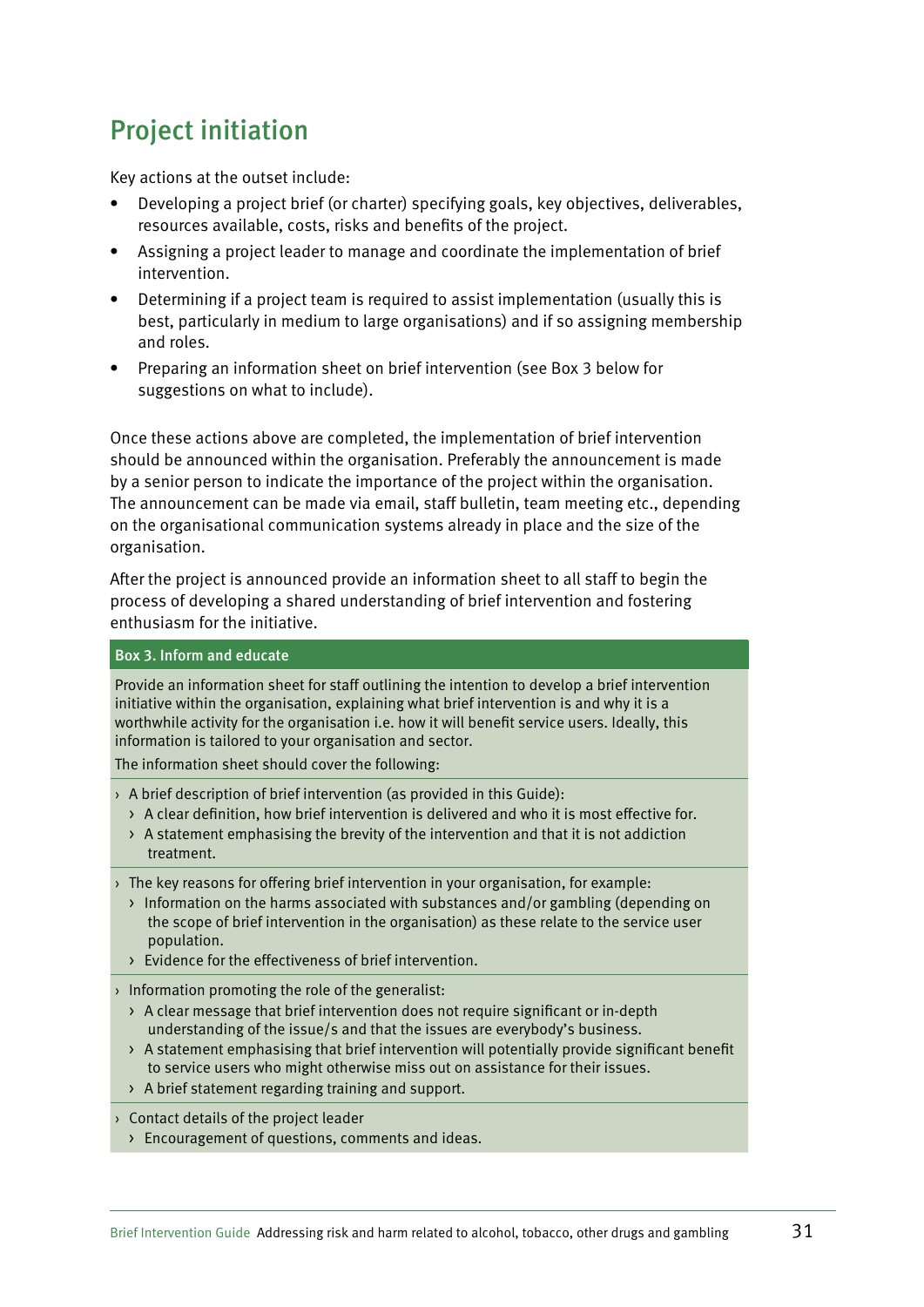### Consulting within the organisation

Ensure key people within the organisation are informed and involved as necessary. This is a process of both informing and gaining information from various perspectives about the organisational barriers and enablers to implementing brief intervention. Early input from key people can foster engagement and help identify both snags and shortcuts.

It is important that key people and groups within the organisation develop a common understanding of the project including what is likely to be expected of them, how they can contribute and how they will be supported to make their contribution.

Consulting can happen via meetings, telephone and email discussions, providing documents for feedback etc.

It is likely that the following people will need to be consulted with: team leaders, supervisors, trainers (if you have these in your organisation), front line staff likely to be providing brief intervention, human resources staff, IT people, administration staff etc.

In determining who to consult the following could be considered:

- Who is most likely to be delivering brief intervention? Who are the leaders and supervisors of this group?
- Is HR input needed?
- Are there specific IT requirements?
- How will records be kept? Who manages records for the service?
- Will administrative processes need to be adjusted?
- Are there any policy changes required?
- Are there any accounting requirements e.g. invoicing for services provided?

### Project planning

Develop a detailed project plan including objectives, structure, processes, milestones, key responsibilities, reporting and costs. A communications plan may be required as part of the overall plan.

The planning should incorporate the following key requirements specific to brief intervention:

- The brief intervention approach and pathway: define this thoroughly i.e. the scope.
- The screening tools (See Box 4 for further guidance on selecting screening tools).
- The steps in the intervention and the timing of these within the business of the organisation.
- Referral sources and resources that the organisation will use.
- The population to be screened and any exclusions.
- • Policy and procedures for confidentiality and consent.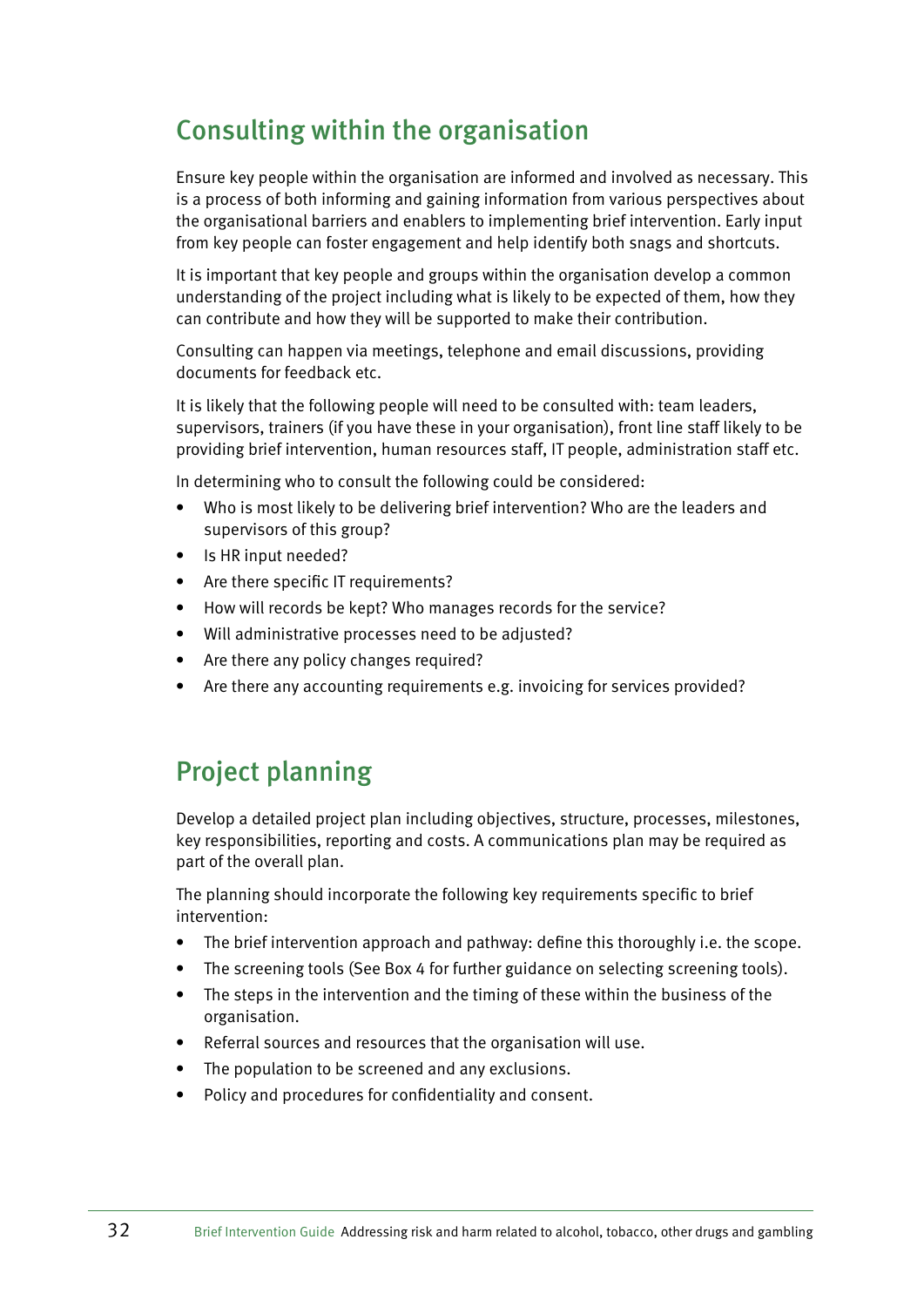#### Box 4. Key considerations in selecting screening methods

- $\rightarrow$  The make-up of the population/group to be screened: what are the issues that this population may be experiencing?
- $\rightarrow$  Whether to screen for single issues or multiple issues: what is optimal given the needs of service users and the expertise and resources available within the service?
- $\rightarrow$  Setting: what is realistic in the service setting i.e. if office based then computer-based or pen and paper and more in-depth screening may be possible. If in the field (e.g. working with homeless population) there may only be opportunity to ask a couple of key questions with record keeping occurring at a later time.
- $\rightarrow$  Systems for responding to screening results: the level at which the organisation can respond to those whose screening results are positive and in particular those whose results indicate the potential for a significant problem is an important consideration in selecting a tool. Where workers have time and an ongoing relationship with the service user it may be optimal to use a tool that provides information about presence and levels of problem (e.g. AUDIT or ASSIST); where there is limited time a short screen such as AUDIT-C which focuses on the presence/absence of a problem may be more appropriate.
- $\rightarrow$  The time available to screen and provide intervention and any associated costs: what can the service optimally provide?
- > The expertise of the staff: what level of knowledge and skill is required to screen and respond appropriately based on the screening result?
- $\rightarrow$  The level of management support: is there management approval for the process? Do management support staff training and ongoing staff support?
- The personnel delivering brief intervention: key considerations will include feasibility within the role i.e. are service users likely to accept brief intervention from those in this role, time available, workload, knowledge, skills and attitudes.
- Training and support requirements: specify requirements to enable personnel to understand and deliver brief intervention and integrate this into their role.
- Administrative systems and IT requirements.
- Data requirements (see Box 5 below) including reporting, monitoring and ongoing quality improvement processes.

#### Box 5. Data considerations for organisational monitoring

The following measures are suggested for monitoring brief intervention:

- $\rightarrow$  Number of service users in the brief intervention target population: i.e. the number of people that would be expected to be screened.
- $\rightarrow$  Percentage screened: i.e. the number of service users screened divided by the number in the target population. It is recommended that a realistic target is set initially.
- › Number and percentage of "positive" screens: i.e. the percentage of service users whose screening results indicate that intervention is required.
- $\rightarrow$  The percentage of "positives" receiving an intervention (including a subset of those who are referred for specialist intervention.

Source: Adapted from Higgins-Biddle, Hungerford, & Cates-Wessel (2009).

Review the plan with others in the organisation as relevant. Ensure sign off by senior management.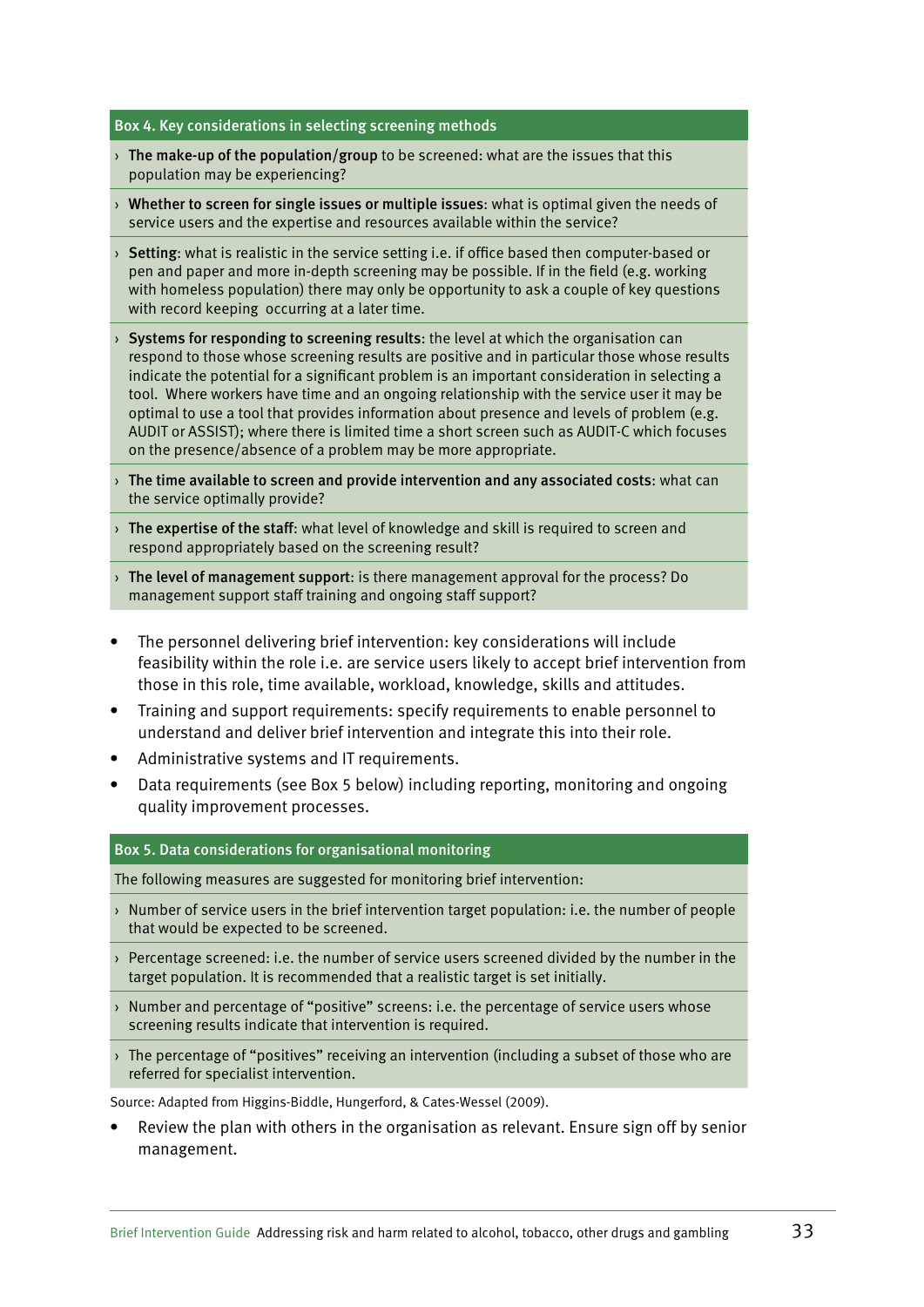## Implementation

- • Ensure the roll out of brief intervention is well notified to all relevant people in the organisation.
- Provide regular communication to encourage, remind and support people at this early stage; for example, thanking people for their work in getting the project off the ground.
- Ensure that help and support is readily available during the early implementation stage to increase uptake.
- • Actively monitor implementation and address any issues that arise.

## Ongoing improvement

- Gather and provide feedback regarding progress. It is useful to do this on an ongoing basis to keep up the momentum and embed the change in practice.
- Review data and other feedback to determine improvements. Manage the requirements for embedding improvements.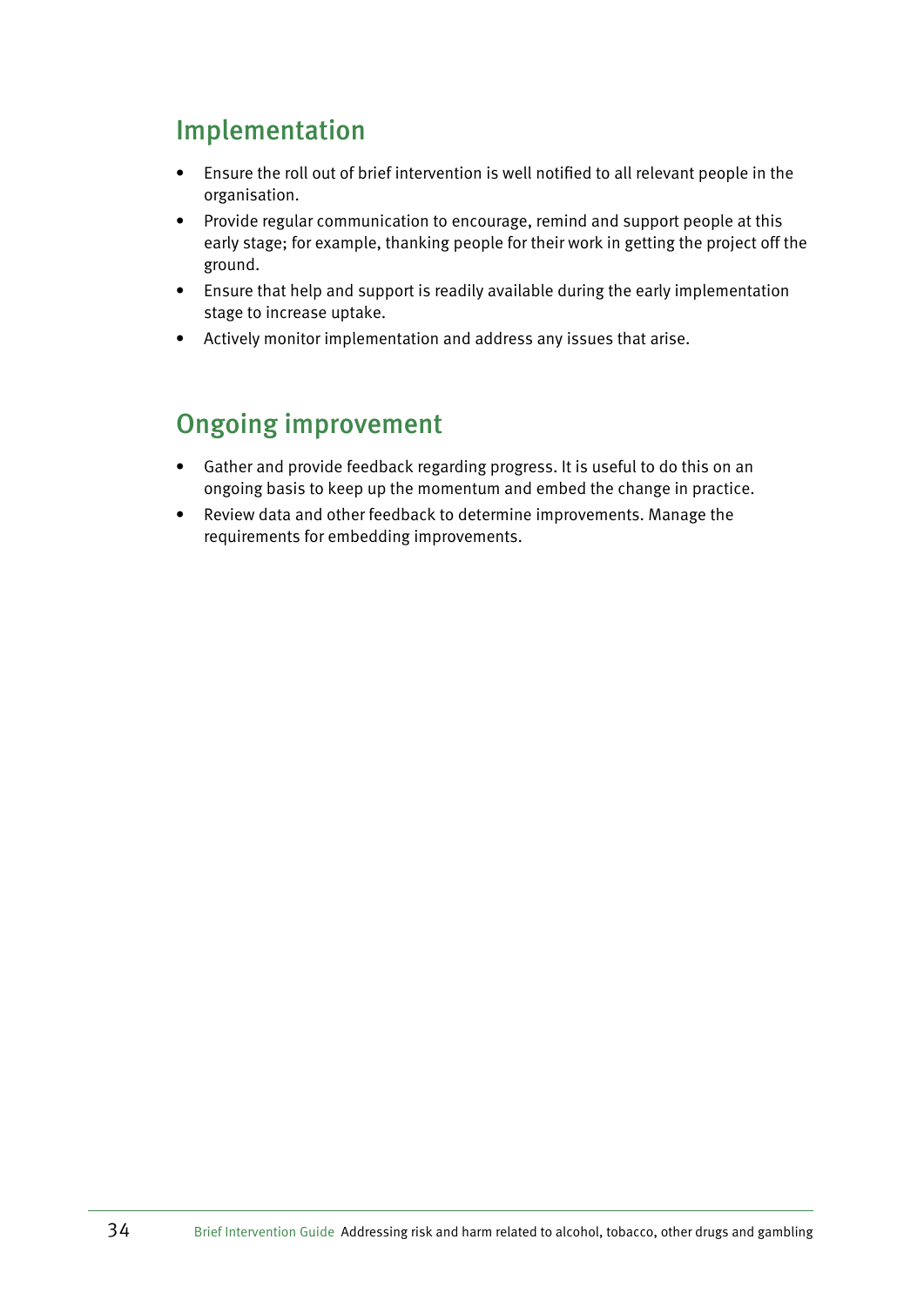# Bibliography

- Airini, Anae, M., Mila-Schaaf, K., Coxon, E., Mara, D. & Sanga, K. (2010). *Teu Le Va-Relationships across research and policy in Pasifika education.* Ministry of Education, Wellington.
- Alcohol Education and Research Council Alcohol Academy. (2010). Clarifying brief interventions. Discussion from the symposium *Brief Interventions: Commissioning and delivery issues.* London, England.
- Alcohol Healthwatch. (2009). *Fact sheet*. Auckland, New Zealand: Author.
- American Public Health Association & Education Development Center. (2008). *Alcohol screening and brief intervention: A guide for public health practitioners.*  Washington, DC: National Highway Traffic Safety Administration, U.S. Department of Transportation.
- Anderson, P., Gual, A., & Colom, J. (2005). *Alcohol and primary health care: Clinical guidelines on identification and brief interventions.* Barcelona, Spain: Department of Health of the Government of Catalonia.
- Babor, T., & Higgins-Biddle, J. (2001). *Brief intervention for hazardous and harmful drinking: A manual for use in primary care.* Geneva, Switzerland: World Health Organization.
- Bliss, D., & Pecukonis, E. (2009). Screening and brief intervention practice model for social workers in non-substance-abuse practice settings. *Journal of Social Work Practice in the Addictions*, 9, 21–40.
- bpacnz. (2010). Investigation of hazardous drinking. *Best Tests*, *November*, 2–9.
- Brown, N., Newbury-Birch, D., McGovern, R., Phinn, E., & Kaner, E. (2010). Alcohol screening and brief intervention in a policing context: A mixed methods feasibility study. *Drug and Alcohol Review, 29*, 647–654.
- Center for Substance Abuse Treatment. (1999). *Brief interventions and brief therapies for substance abuse.* Treatment Improvement Protocol (TIP) Series, No. 34. Rockville, MD: Substance Abuse and Mental Health Services Administration.
- Centre for Social and Health Outcomes Research and Evaluation. (2008). *Assessment of the social impacts of gambling in New Zealand.* Auckland, New Zealand: Author.
- Christie, G. (2008a). *The substances and choices scale brief intervention manual: Complete version*. Werry Centre: Auckland, New Zealand.
- Christie, G. (2008b). *The substances and choices scale brief intervention manual: Abridged version.* Werry Centre: Auckland, New Zealand.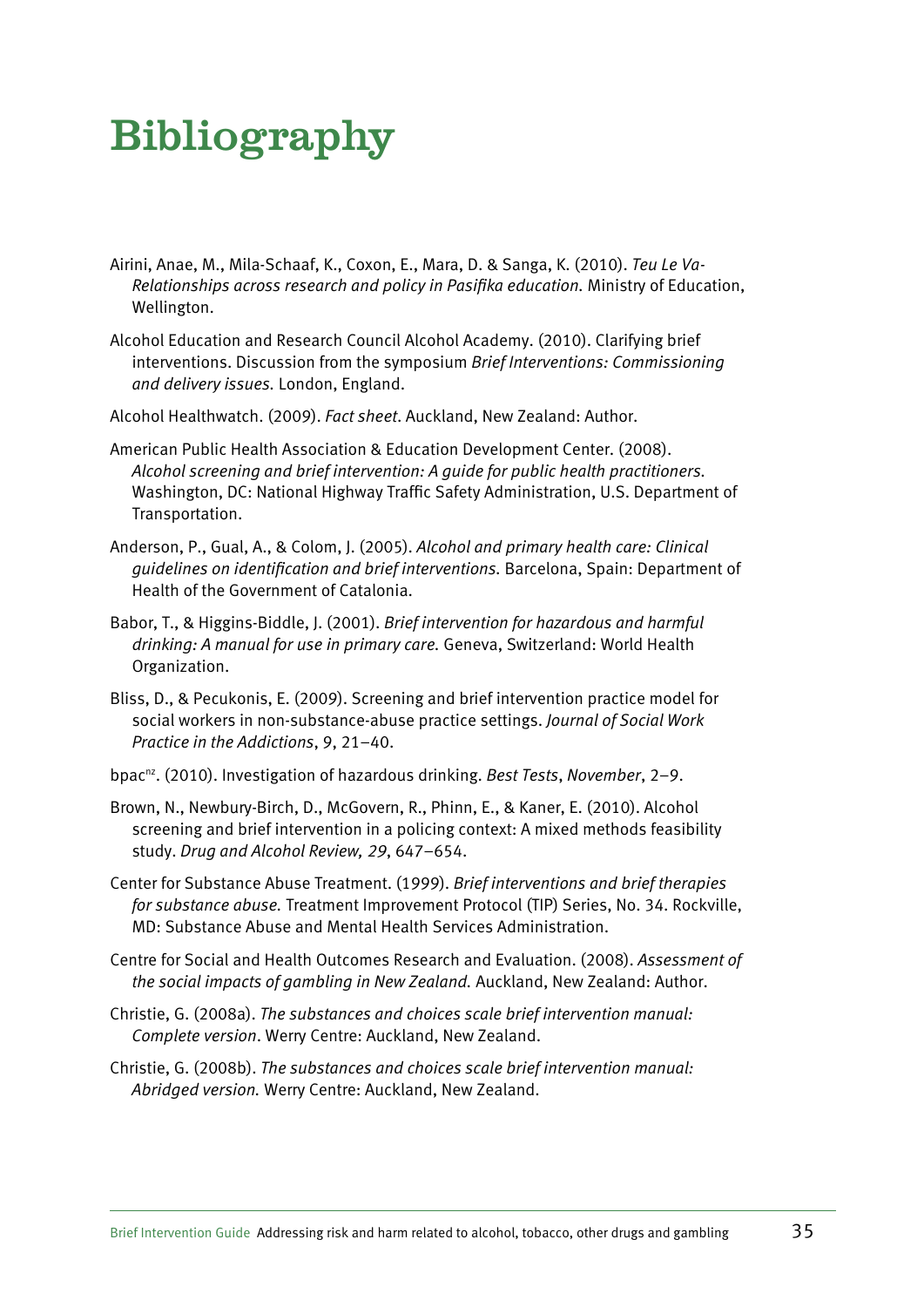- Department of Veterans' Affairs. (2009). *Alcohol screening and brief intervention (AS+BI) manual: A skills-based intervention and training resource for veterans' service providers: Creating opportunities for reducing alcohol-related harm in the veteran community* (version 3). Canberra, Australia: Author.
- Faatoese, A. F., Pitama, S. G., Gillies, T. W., Robertson, P. J., Huria, T. M., Tikao-Mason, K. N., … (2011). Community screening for cardiovascular risk factors and levels of treatment in a rural Màori cohort. *Australian New Zealand Journal of Public Health*, *35*: 517–523.
- Fleming, M., Mundt, M., French, M., Manwell, L., Staauffacher, E., & Barry, K. (2002). Brief physician advice for problem drinkers: Long-term efficacy and cost-benefit analysis. *Alcoholism, Clinical and Experimental Research*, *26(1)*, 36–43.
- Health Sponsorship Council. (2009). *Tobacco control facts at a glance.* Health Sponsorship Council. Retrieved from http://smokefree.org.nz/sites/default/files/ Tobacco%20Control%20Facts%20(August%2009).pdf
- Higgins-Biddle, J., Hungerford, D., & Cates-Wessel, K. (2009). *Screening and brief interventions (SBI) for unhealthy alcohol use: A step-by-step implementation guide for trauma centers.* Atlanta, GA: Centers for Disease Control and Prevention, National Center for Injury Prevention and Control.
- Hopkins, M., & Sparrow, P. (2006). Sobering up: Arrest referral and brief intervention for alcohol users in the custody suite. *Criminology and Criminal Justice, 6*, 389–410.
- Humeniuk, R., Henry-Edwards, S., Ali, R., Poznyak, V., & Monteiro, M. (2010a). *The alcohol, smoking and substance involvement screening test (ASSIST) manual for use in primary care*. Geneva, Switzerland: World Health Organization.
- Humeniuk, R., Henry-Edwards, S., Ali, R., Poznyak, V., & Monteiro, M. (2010b). *Brief intervention: the ASSIST-linked brief intervention for hazardous and harmful substance use manual for use in primary care.* Geneva, Switzerland: World Health Organization.
- Johnson, M., Jackson, R., Guillaume, L., Meier, P., & Goyder, E. (2010). Barriers and facilitators to implementing screening and brief intervention for alcohol misuse: A systematic review of qualitative evidence. *Journal of Public Health*, E-pub 17 December.
- Ka'ili, O. T. (2005). Tauhi va: Nurturing Tongan Sociospatial Ties in Maui and Beyond. *The Contemporary Pacific*, 17 (1), 83-114.
- Law Commission. (2009). *Alcohol in our lives: An issues paper on the reform of New Zealand's liquor laws* (Issues Paper 15). Wellington, New Zealand: Author.
- Law Commission. (2010). *Alcohol in our lives: Curbing the harm* (NZLC R114). Wellington, New Zealand: Author.
- Mason, P., & Butler, C. (2012). *Health behaviour change: A guide for practitioners*. Oxford, England: Elsevier Churchill Livingstone.
- Matua Raki. (2012). *Screening, assessment and evaluation: Alcohol and other drug, smoking and gambling.* Wellington: Author.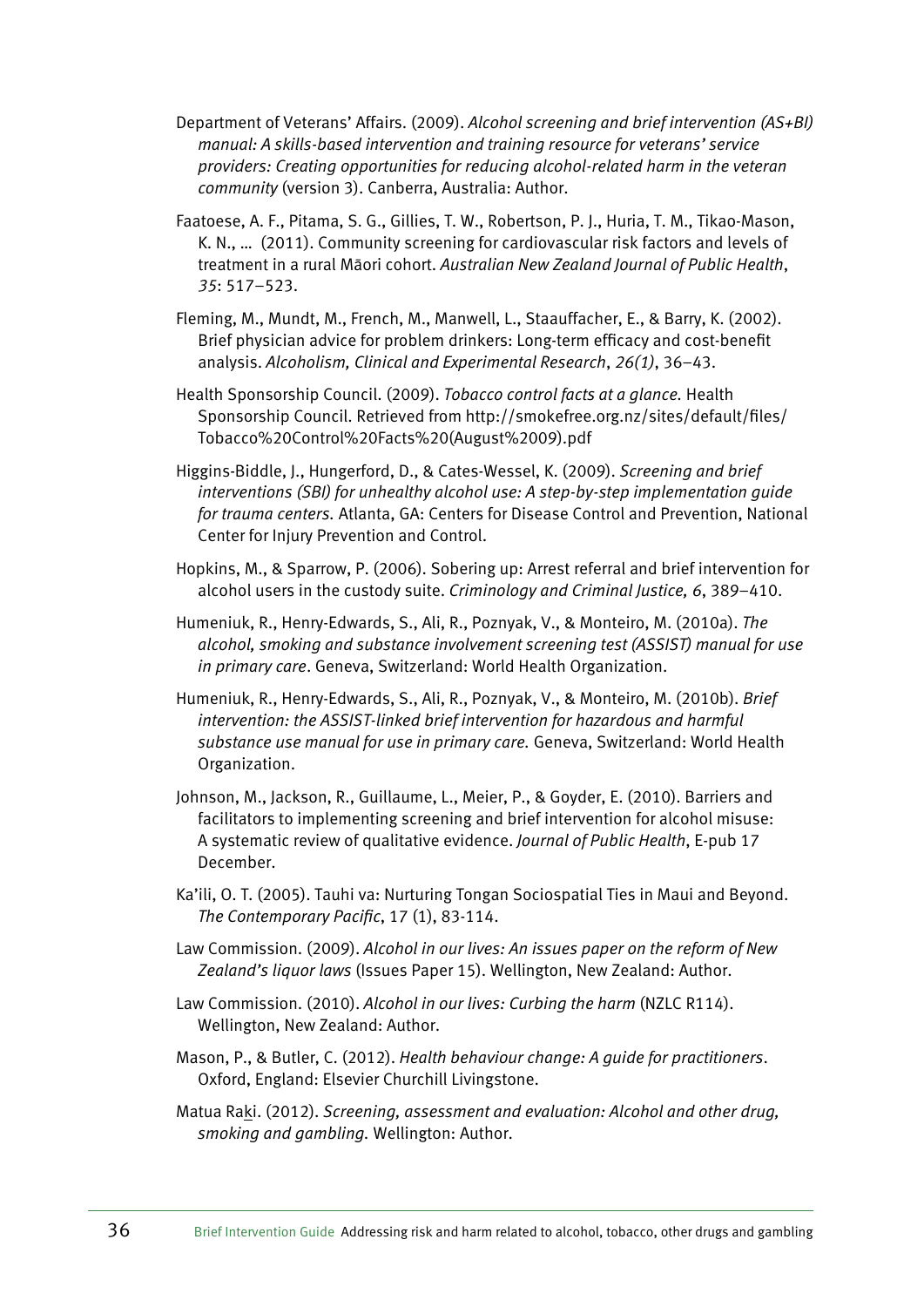- McGovern, R., Newbury-Birch, D., Deluca, P., & Drummond, C. (2012). *Alcohol screening and brief intervention in probation* (SIPS CJS fact sheet). London, England: Screening and Intervention Programme for Sensible Drinking, Institute of Psychiatry Kings College.
- Miller, W., & Rollnick, S. (2002). *Motivational interviewing: Preparing people for change* (2nd. ed.). New York, NY: Guilford Press.
- Ministry of Health. (1999). *Taking the pulse: The 1996/97 New Zealand Health Survey*. Wellington, New Zealand: Author.
- Ministry of Health. (2007). *Smoking cessation guidelines*. Wellington, New Zealand: Author.
- Ministry of Health. (2010). *Kòrero màrama: Health literacy and Màori.* Wellington, New Zealand: Author.
- Moriarty, H., Stubbe, M., Chen, L., Tester, R., Macdonald, L., Dowell, A., & Dew, K. (2011). Challenges to alcohol and other drug discussions in the general practice consultation. *Family Practice*, E-pub, 10 October.
- Moyer, A., Finney, J., Swearingen, C., & Vergun, P. (2002). Brief interventions for alcohol problems: A meta-analytic review of controlled investigations in treatment-seeking and non-treatment-seeking populations. *Addiction, 97*, 279–292.
- National Committee for Addiction Treatment. (2007). *Investing in addiction treatment.* Christchurch, New Zealand: Author.
- National Committee for Addiction Treatment. (2010). *Alcohol and drug treatment is everybody's business*. Christchurch, New Zealand: Author.
- National Institute for Health and Clinical Excellence. (2006). *Brief interventions and referral for smoking cessation in primary care and other settings.* London, England: Author.
- National Institute for Health and Clinical Excellence. (2010). *Alcohol-use disorders: Preventing the development of hazardous and harmful drinking.* London, England: Author.
- New Zealand Drug Foundation. (2009). *Drug driving in New Zealand: A survey of community attitudes, experience and understanding*. Wellington, New Zealand: Author.
- New Zealand Police. (2009). *National alcohol assessment.* Retrieved from http://www. police.govt.nz/sites/default/files/Police-National-Alcohol-Assessment.pdf
- NHS Health Scotland. (2009). *Alcohol brief interventions training.* Edinburgh, Scotland: Author.
- Orford, J. (2012). Re-empowering family members disempowered by addiction: Support for individual or collective action? *Global Journal of Community Psychology Practice*, *3(1)*, 59–64.
- Orford, J., Templeton, L., Patel, A., Velleman, R., & Copello, A. (2007). The 5-step family intervention in primary care: II. The views of primary health care professionals. *Drugs: Education, Prevention and Policy*, *14*, 117–135.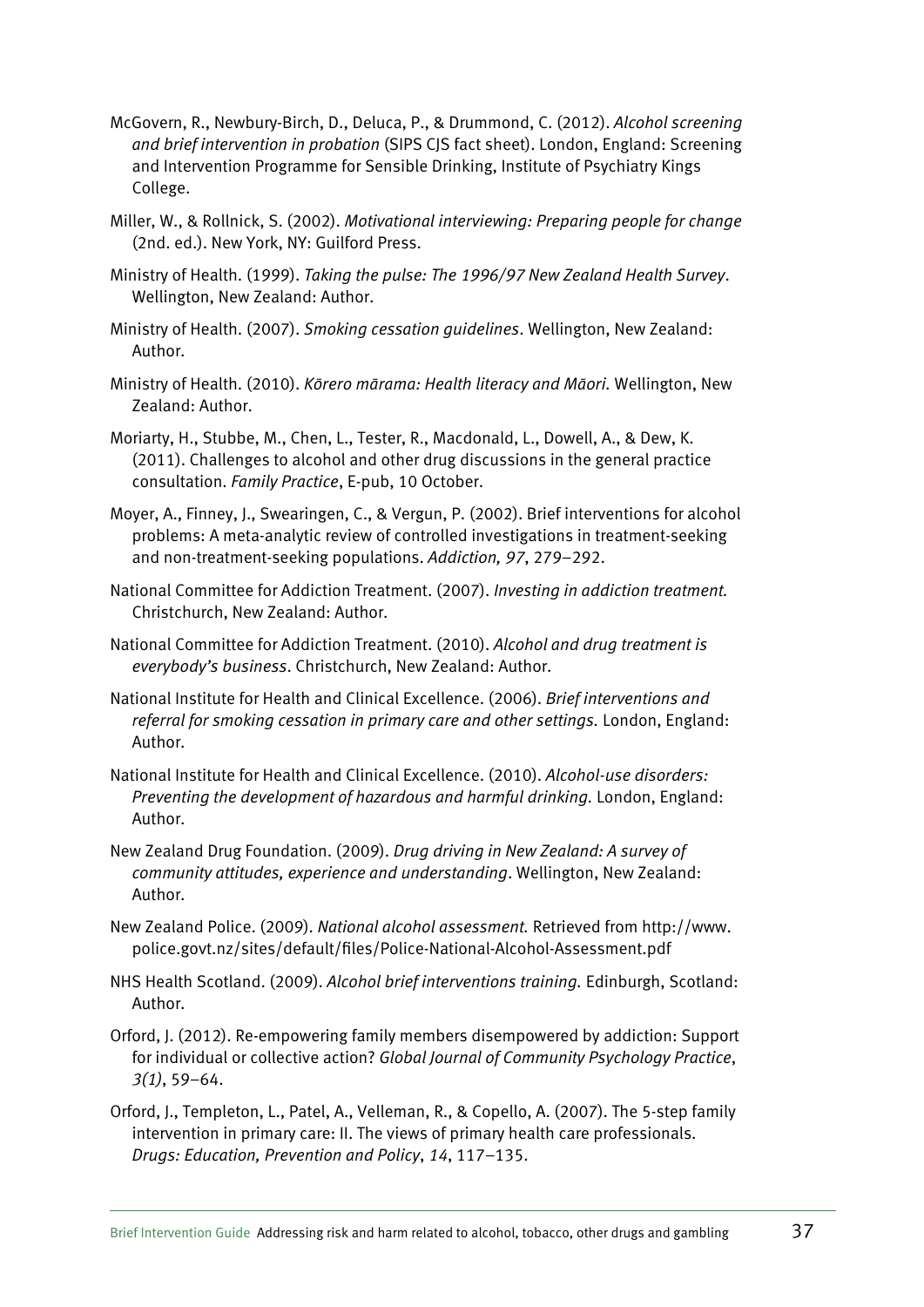- Peto, R., Lopez, A. D., Boreham, J., & Thun, M. (2006). *Mortality from smoking in developed countries 1950–2000* (2nd. ed., revised June 2006: www. deathsfromsmoking.net). International Union against Cancer (UICC),Geneva, Switzerland.
- Pitama, S., Ahuriri-Driscoll, A., Huria, T., Lacey, C., & Robertson, P. (2011). *Journal of Primary Health Care, 3,* 123-127.
- Problem Gambling Foundation of New Zealand. (2011). *Fact sheet 05 social impacts*. Auckland, New Zealand: Author.
- Problem Gambling Foundation of New Zealand. (2012). *Fact sheet 01 gambling in New Zealand*. Auckland, New Zealand: Author.
- Problem Gambling Research and Treatment Centre. (2011). *Guideline for screening, assessment and treatment in problem gambling.* Clayton, Victoria, Australia: Monash University.
- Prochaska, J. O., & DiClemente, C. C. (1983). Stages and processes of self-change of smoking: Toward an integrative model of change. *Journal of Consulting and Clinical Psychology* 51(3): 390–395.
- Substance Abuse and Mental Health Services Administration. (2006). *Results from the 2005 national survey on drug use and health: National findings* (Office of Applied Studies, NSDUH Series H-30, DHHS Publication No. SMA 06-4194). Rockville, MD; Author.
- Te Pou. (2010). *Talking therapies for Pasifika: best and promising practice guide for mental health and addiction services.* Te Pou, Auckland.
- United Nations Office on Drugs and Crime. (2009). *World drug report 2009*. Retrieved from www.unodc.org/unodc/en/data-and-analysis/WDR-2009.html
- U.S. Department of Health and Human Services, National Institutes of Health, National Institute on Alcohol Abuse and Alcoholism. (2005). *Helping patients who drink too much: A clinicians guide*. Rockville, MD: U.S. Department of Health and Human Services.
- Wilkins, C., Girling, M., & Sweetsur, P. (2006). *Recent trends in illegal drug use in New Zealand, 2006: Findings from the combined modules of the 2006 illicit drug monitoring system (IDMS): Final report.* Auckland, New Zealand: Centre for Social and Health Outcomes Research and Evaluation and Te Ropu Whariki, Massey University.
- Wilkins, C., & Sweetsur, P. (2008). Trends in population drug use in New Zealand: Findings from national household surveying of drug use in 1998, 2001, 2003 and 2006. *New Zealand Medical Journal*, *121(1274)*, 61–71.
- Wilkins, C., Sweetsur, P., Moewaka Barnes, H., Griffiths, R., Asiasiga, L., & Smart, B. (2010). *New Zealand arrestee drug use monitoring (NZADUM) 2010 report.* Auckland, New Zealand: Social and Health Outcomes Research and Evaluation and Te Ropu Whariki, SHORE and Whariki Research Centre School of Public Health Massey University.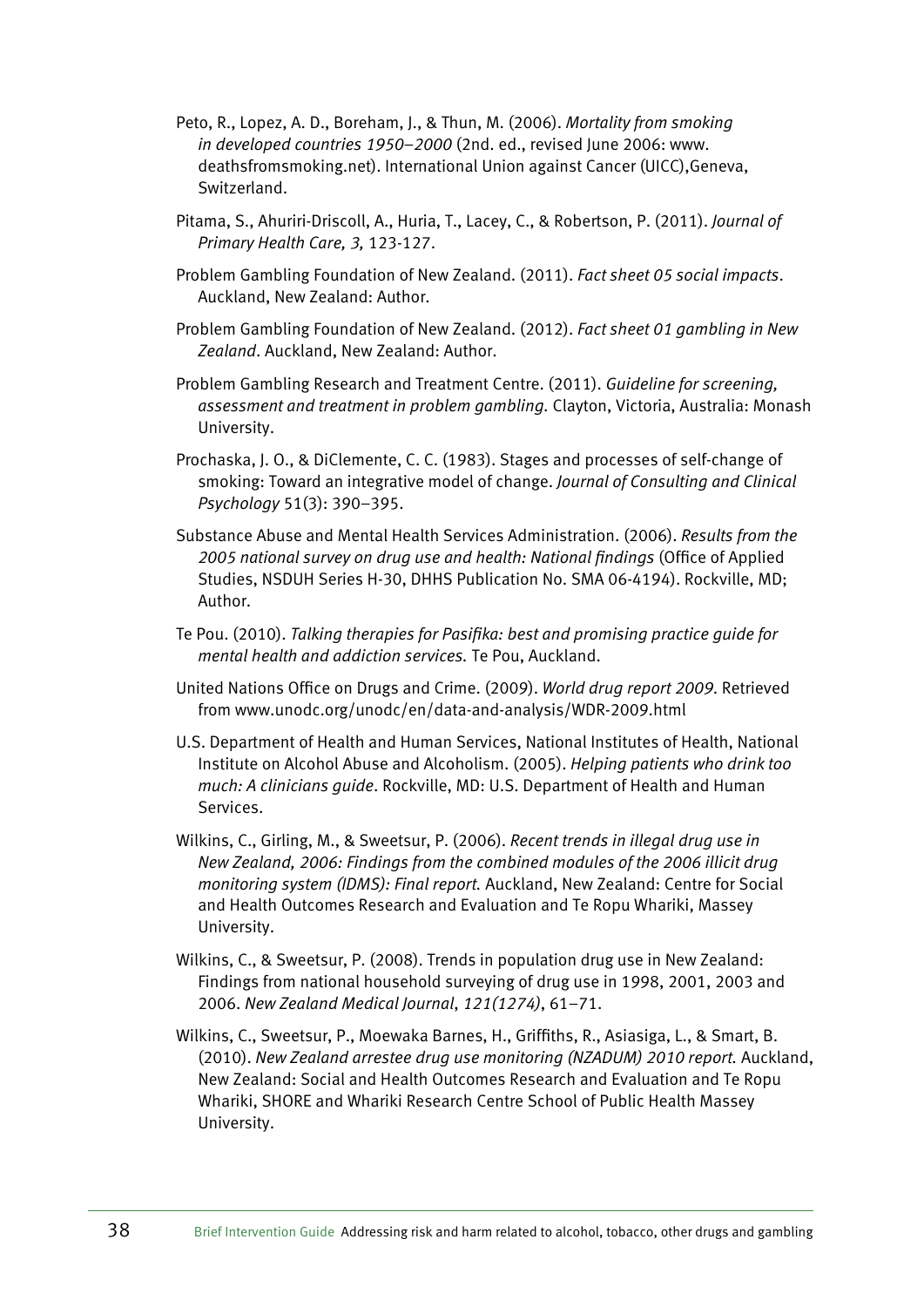## Appendix 1

### Brief intervention guides for primary health care

### Primary health care brief intervention guides: alcohol

- Anderson, P., Gual, A., & Colom, J. (2005). *Alcohol and Primary Health Care: Clinical Guidelines on Identification and Brief Interventions.* Barcelona: Department of Health of the Government of Catalonia.
- American Public Health Association and Education Development Center, Inc. (2008). *Alcohol screening and brief intervention: A guide for public health practitioners.*  Washington DC: National Highway Traffic Safety Administration, U.S. Department of Transportation.
- Babor, T., & Higgins-Biddle, J. (2001). *Brief Intervention for Hazardous and Harmful Drinking: A Manual for use in Primary Care.* Geneva, World Health Organization.

### Primary health care brief intervention guides: alcohol, tobacco and other drugs

- Humeniuk, R., Henry-Edwards, S., Ali, R., Poznyak, V., & Monteiro, M. (2010a). *The alcohol, smoking and substance involvement screening test (ASSIST) manual for use in primary care.* Geneva: Switzerland: World Health Organization.
- Humeniuk, R., Henry-Edwards, S., Ali, R., Poznyak, V., & Monteiro, M. (2010). *Brief intervention: the ASSIST-linked brief intervention for hazardous and harmful substance use manual for use in primary care.* Geneva: Switzerland: World Health Organization.

### Other helpful guides

- Center for Substance Abuse Treatment. (1999). *Brief interventions and brief therapies for substance abuse.* Treatment Improvement Protocol (TIP) Series, No. 34. Rockville MD:Substance Abuse And Mental Health Services Administration.
- Christie, G. (2008a). *The substances and choices scale brief intervention manual: Complete version*. Werry Centre: Auckland, New Zealand.